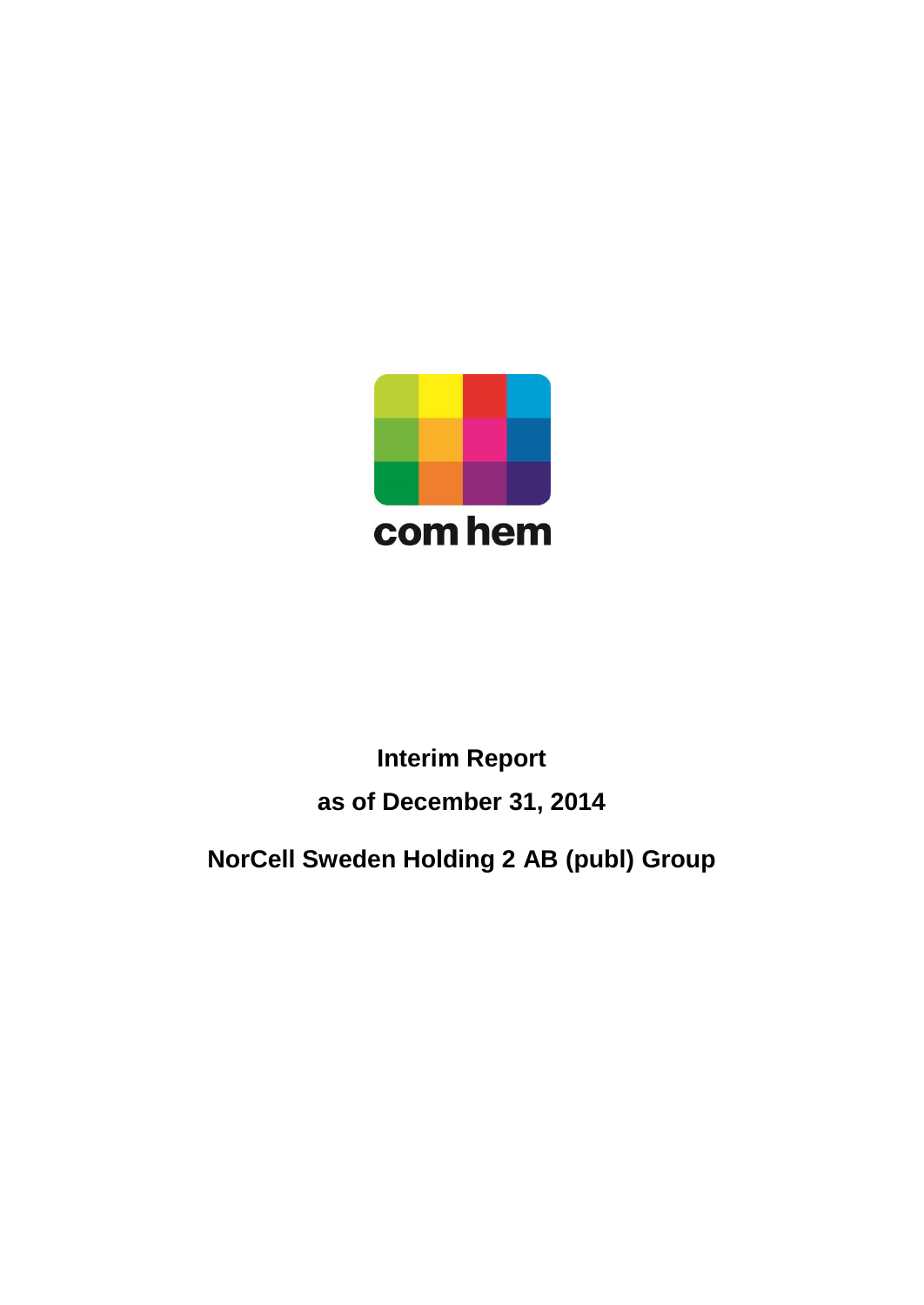**FOR IMMEDIATE RELEASE** Date: February 10, 2015

Time: 07:30 CET

# **IMPORTANT INFORMATION**

For investors and prospective investors in NorCell Sweden Holding 2 AB (publ) Senior Notes and NorCell Sweden Holding 3 AB (publ) Senior Secured Notes, please refer to this interim report as of December 31, 2014 (the "**Interim Report**") presenting the NorCell Sweden Holding 2 AB (publ) Group's condensed consolidated financial statements for the period October 1, 2014 to December 31, 2014 and January 1, 2014 to December 31, 2014.

In this Interim Report, the terms "we", "our", "us", the "Company", the "Group" and "Com Hem", refer to NorCell Sweden Holding 2 AB (publ), or NorCell Sweden Holding 2 AB (publ) and its subsidiaries, as the context requires. The term "**NorCell Group**" refers to NorCell Sweden Holding 2 AB (publ) and its subsidiaries.

Certain numerical information and other amounts and percentages presented in this Interim Report may not sum due to rounding. In addition, certain figures in this document have been rounded to the nearest whole number.

As used herein, the symbol "n/m" means "not meaningful", and "n/a" means "not applicable".

For definitions and glossary, please refer to the Group's Annual Report 2013.

This Interim Report has not been reviewed by the Company's auditors.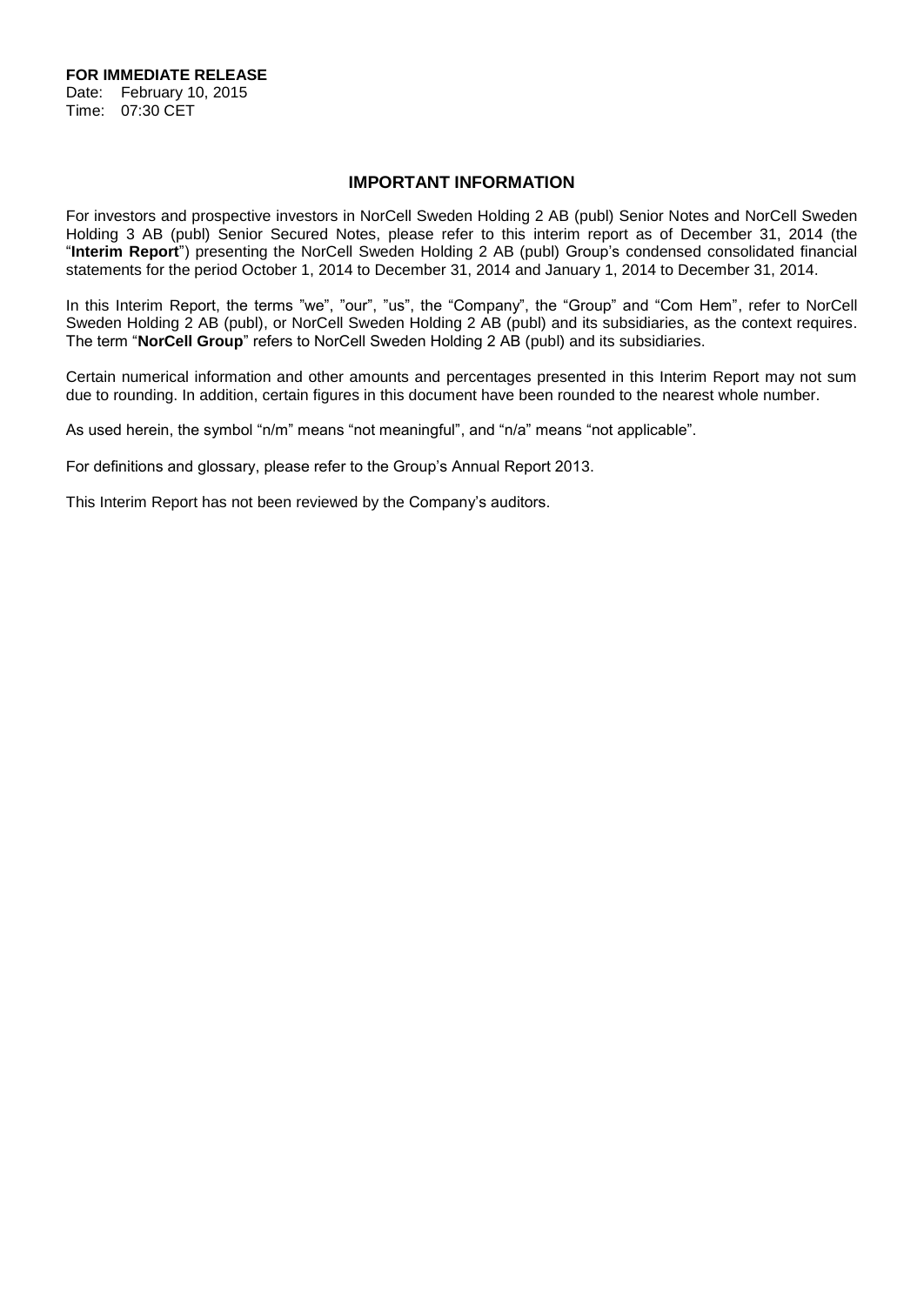# **DISCLOSURE REGARDING FORWARD-LOOKING STATEMENTS**

This Interim Report contains various forward-looking statements that reflect Management's current view with respect to future events and anticipated financial and operational performance. Forward-looking statements as a general matter are all statements other than statements as to historical facts or present facts or circumstances. The words "believe", "expect", "anticipate", "intend", "may", "plan", "estimate", "will", "should", "could", "aim" or "might", or, in each case, their negative, or similar expressions, identify certain of these forward-looking statements. Other forward-looking statements can be identified in the context in which the statements are made. Forward-looking statements appear in a number of places in this Interim Report, including, without limitation, in the sections entitled "*Fourth quarter Highlights*" and "*Results of Operations and Financial Condition*", and include, among other things, statements relating to:

- The Group's strategy, outlook and growth prospects;
- the Group's operational and financial targets;
- the Group's liquidity, capital resources and capital expenditure;
- the Group's planned investments;
- the expectations as to future growth in demand for the Group's products and services;
- general economic trends and trends in the television and telecommunications industries;
- the impact of regulations on the Group and the Group's operations;
- the competitive environment in which the Group operates; and
- the outcome of legal proceedings.

Although Com Hem believes that the expectations reflected in these forward-looking statements are reasonable, Com Hem can give no assurances that they will materialize or prove to be correct. Because these statements are based on assumptions or estimates and are subject to risks and uncertainties, the actual results or outcome could differ materially from those set out in the forward-looking statements as a result of, among others:

- Television, broadband and fixed-telephony penetration and other market developments;
- competition from local or international cable, telecommunications, media, production or alternative technology companies, including local area networks, satellite, Internet-protocol television, hybrid television, wireless broadband companies and OTT services;
- changes in international, national and local economic, political, business, industry and tax conditions;
- changes in underlying consumer behavior, including changes in consumer television viewing and preferences;
- changes in technology;
- changes in content prices;
- consolidation in the cable or telecommunications industry;
- the Group's ability to generate the funds needed to service the Group's debt;
- factors affecting the Group's leverage and the Group's ability to service debt;
- the effects of operating and financial restrictions in the Group's debt instruments;
- the ability to successfully develop and expand the range of products and services offered;
- the ability to retain or replace key personnel; and
- change in the Group's business strategy, development and investment plans.

These forward-looking statements speak only as of the date of this Interim Report. Com Hem expressly undertakes no obligation to publicly update or revise any forward-looking statements, whether as a result of new information, future events or otherwise, other than as required by law or regulation. Accordingly, investors and prospective investors are cautioned not to place undue reliance on any of the forward-looking statements herein.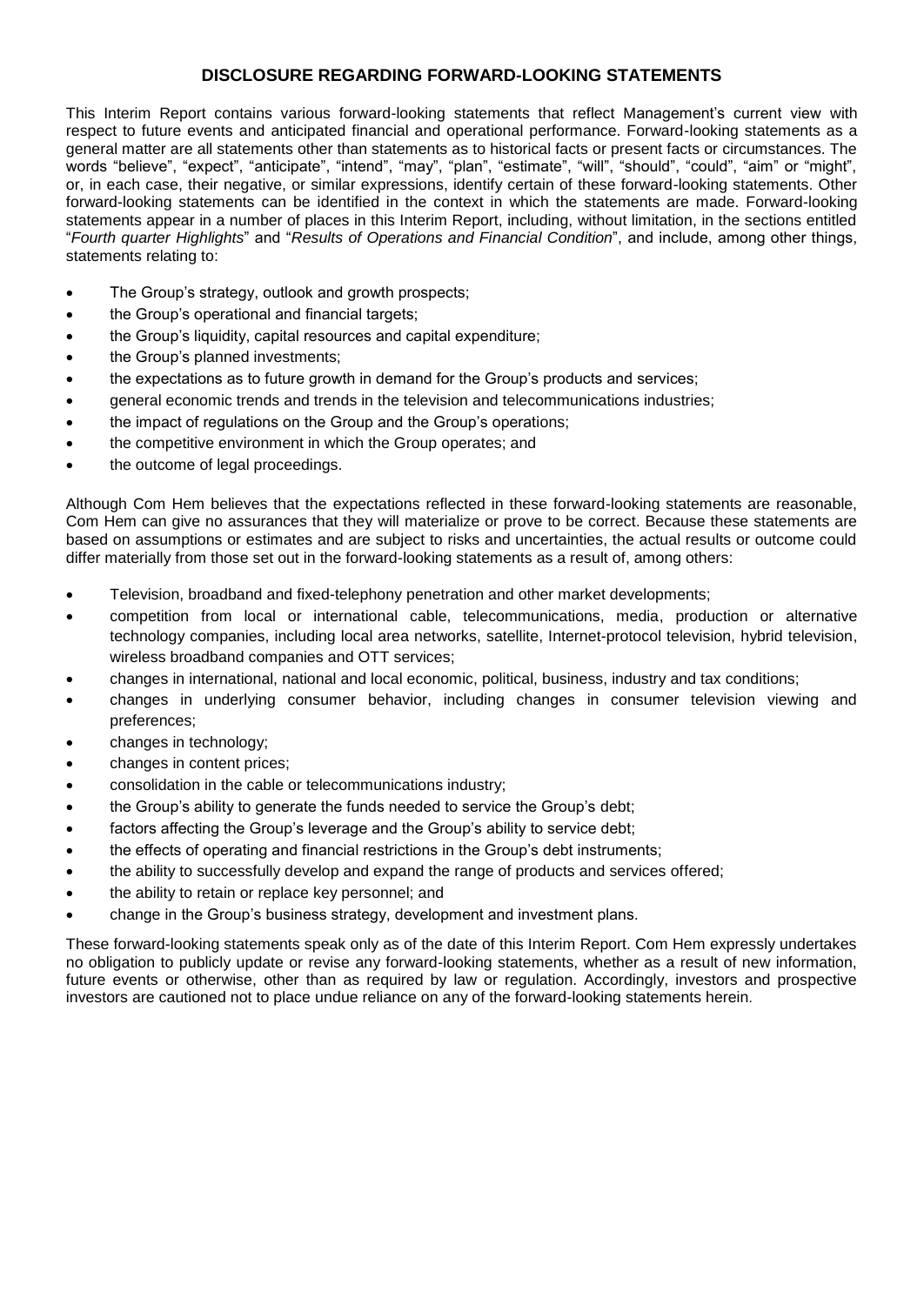# **TABLE OF CONTENTS**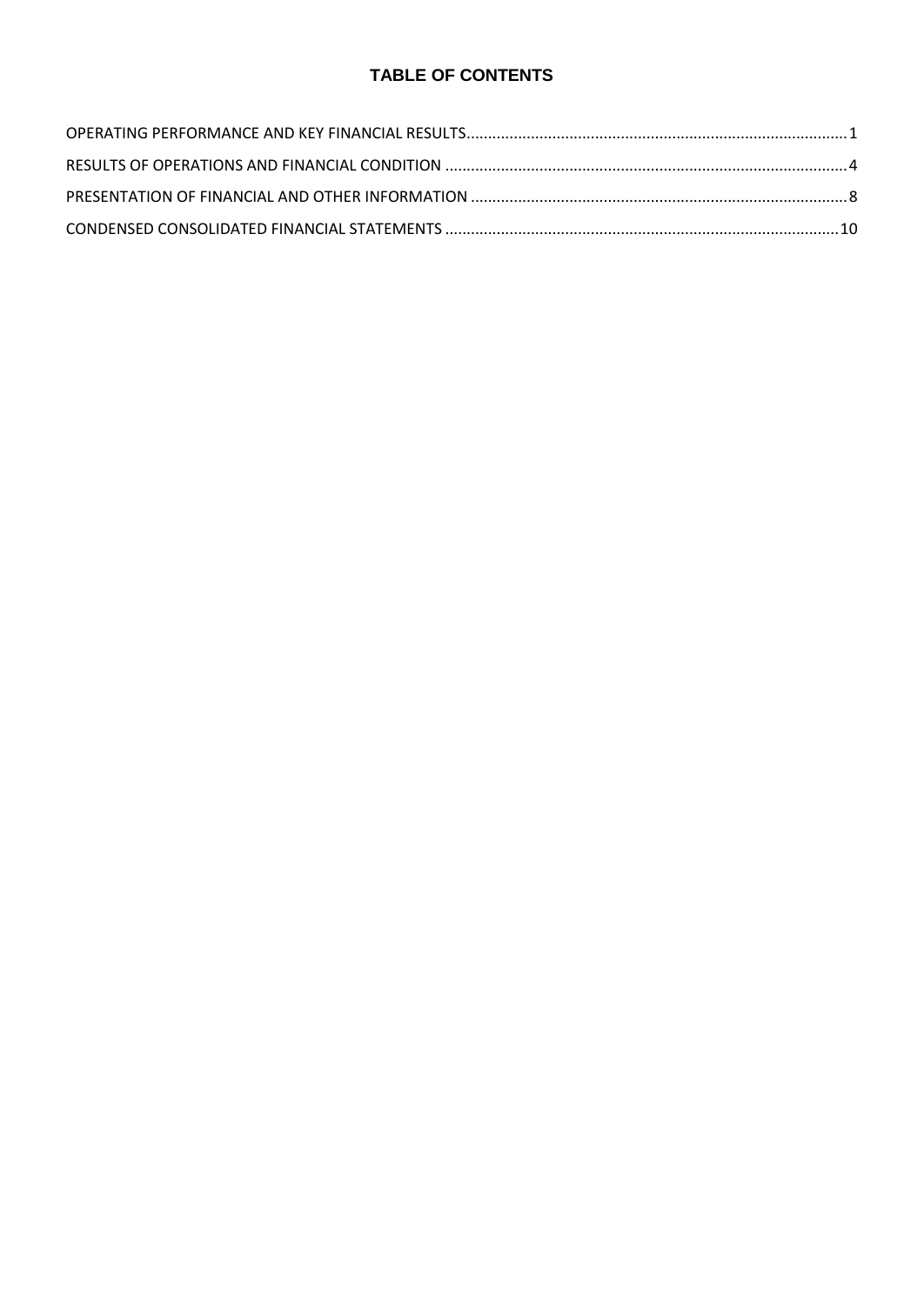# **OPERATING PERFORMANCE AND KEY FINANCIAL RESULTS**

*The following chapter presents the operating performance and key financial results for the three months ended December 31, 2014, and December 31, 2013, unless otherwise stated. You should read this table in conjunction with "Results of Operations and Financial Condition", "Presentation of Financial and Other Information" and "Condensed Consolidated Financial Statements", which are included elsewhere in this Interim Report.* 

# **Operating Performance**

The table below sets forth, as of and for each of the periods indicated, homes connected, landlord ARPU, unique subscribers, total RGUs, RGUs per unique subscriber, consumer ARPU, consumer churn and RGUs by service.

|                                                | As of and for the three<br>months ended December 31, |       | As of and for the three<br>months ended September 30, |       |
|------------------------------------------------|------------------------------------------------------|-------|-------------------------------------------------------|-------|
|                                                | 2014                                                 | 2013  | 2014                                                  | 2013  |
|                                                |                                                      |       | (in thousands, except otherwise indicated)            |       |
| <b>Landlord Business</b>                       |                                                      |       |                                                       |       |
|                                                | 1,876                                                | 1.817 | 1,846                                                 | 1,789 |
|                                                | 33                                                   | 36    | 35                                                    | 37    |
| <b>Consumer Business</b>                       |                                                      |       |                                                       |       |
|                                                | 876                                                  | 830   | 861                                                   | 829   |
|                                                | 1.566                                                | 1.482 | 1.531                                                 | 1.484 |
| Consumer RGUs per unique subscriber (in units) | 1.79                                                 | 1.79  | 1.78                                                  | 1.79  |
|                                                | 361                                                  | 355   | 361                                                   | 354   |
|                                                | 14.2                                                 | 16.3  | 14.8                                                  | 16.3  |
| <b>Consumer RGUs</b>                           |                                                      |       |                                                       |       |
|                                                | 618                                                  | 597   | 607                                                   | 603   |
|                                                | 164                                                  | 38    | 132                                                   | 6     |
|                                                | 612                                                  | 558   | 594                                                   | 551   |
|                                                | 337                                                  | 327   | 329                                                   | 330   |

(1) Homes connected represent the number of residential units to which Com Hem provides an analogue or digital connection, primarily through long-term contracts with landlords of MDUs, but also through service provider agreements with communication operators.

(2) ARPU is calculated by dividing the revenue for the respective period by the average number of RGUs for that period and further by the number of months in the period. The average number of RGUs is calculated as the number of RGUs on the first day in the respective period plus the number of RGUs on the last day of the respective period divided by two.

- (3) As from January 1, 2014, revenue from Landlord services bound to collective agreements has been reported by its underlying service, based on relative fair values. In previous periods, all revenue from services bound to collective agreements was reported solely as Landlord revenue. For comparison purposes, the historically reported revenue from collective agreements in the comparable period has been reclassified accordingly. For comparison purposes the historically reported ARPUs by Service has been recalculated.
- (4) Unique consumer subscribers represent the number of individual end users who subscribed for one or more of Com Hem's upgraded digital services as of the date indicated.
- (5) Consumer RGUs (revenue generating units) relate to sources of revenue, which may not always be the same as subscriber numbers. For example, one person may subscribe for two different services, thereby accounting for only one subscriber but two RGUs.
- (6) Consumer ARPU is calculated by dividing all digital television, high-speed broadband, fixed-telephony and other revenue that can be allocated to each consumer service, by the average number of total unique subscribers for the respective period, and further by the number of months in the period. The average number of total unique subscribers is calculated by aggregating the average number of unique subscribers in each month during the respective period and dividing the result by the number of months in the respective period.

(7) Consumer churn is defined as the voluntary or involuntary discontinuance of services by a subscriber.

#### **Landlord Business**

As of December 31, Com Hem had 1,876,000 homes connected, an increase of 30,000 households during the quarter. The increase was attributable to additional households connected via open networks from third-party communication operators.

Landlord ARPU decreased by SEK 2 compared with the third quarter of 2014, to SEK 33. The decrease was mainly due to contract renegotiations and migration of customers to B2B services during previous quarters this year.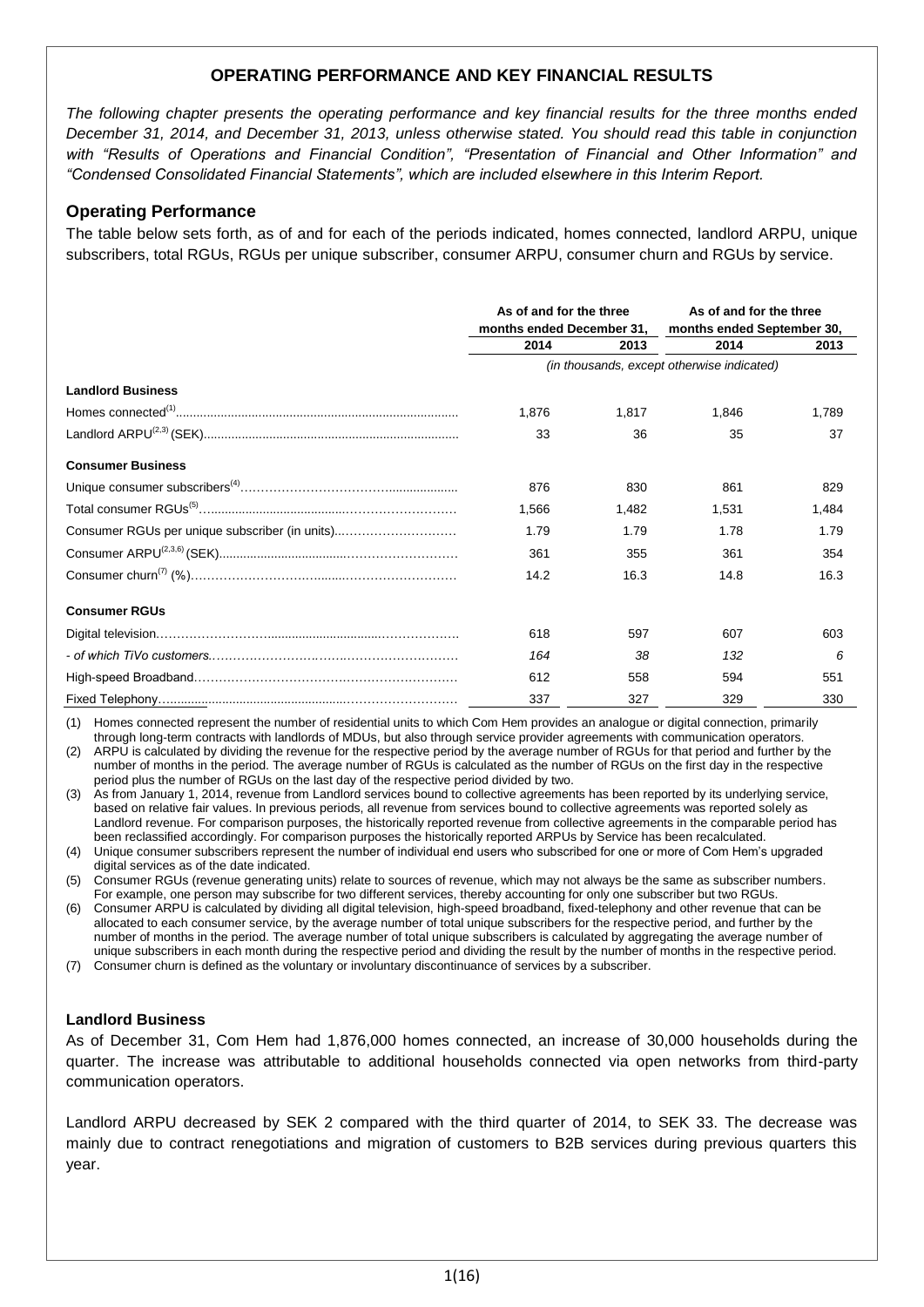#### **Consumer Business**

As of December 31, the number of unique consumer subscribers was 876,000, an increase of 16,000 compared with the end of the third quarter of 2014. Customer intake increased for all services with particularly strong growth in broadband and digital television RGUs.

Consumer RGUs totaled 1,566,000, an increase of 36,000. The increase was driven by growth across all services, as a result of our ability to acquire new customers to our leading broadband and digital television services, plus our success in upselling customers to subscribe to additional services.

The number of RGUs per unique subscriber was 1.79 at the end of the quarter, which is a slight increase compared with the preceding quarter.

Consumer ARPU was SEK 361 for the quarter, the same level as the third quarter of 2014 and an increase of SEK 6 compared with last year.

Consumer churn for the fourth quarter was 14.2%, compared with 14.8% for the third quarter of 2014. The decrease was due to a number of factors, but primarily reflects the early impact of the initiatives taken to improve the quality of our customers' experience.

#### **Consumer RGUs**

During the fourth quarter digital television RGUs increased by 10,000 to 618,000, the highest number of digital television RGUs since the second quarter of 2012. The increase was attributable to higher sales of Com Hem's digital television services, supported by the TiVo service. Following the commercial launch of TiVo in October 2013, 164,000 digital television customers now subscribe to the TiVo service, which is equivalent to a penetration of 27% of the total number of digital television RGUs.

Broadband RGUs increased by 17,000 during the quarter to 612,000. The growth during the quarter reflects the success of the upgrade of customer speed and continued strong demand for Com Hem's market leading broadband offerings. The number of new customers that chose 100 Mbit/s and above increased from 65% to 71%, which demonstrates the continued demand for higher speeds.

Fixed telephony RGUs continued to grow during the quarter to 337,000 telephony RGUs, an increase of 8,000 RGUs compared with the third quarter. The increase during the quarter was mainly due to strong broadband demand.

#### **Other Major Events During the Fourth quarter**

On October 23, new Senior Secured Notes were issued of SEK 2,500m due in 2019 with a 5.25% interest coupon.

On November 12, the SEK 3,492m Senior Secured Notes with a 9.25% interest coupon were redeemed in full and refinanced with the new Senior Secured Notes together with an incremental term loan of SEK 375m and drawing of the existing revolving facility.

The parent company NorCell 1B AB (publ) was merged with Com Hem Holding AB (publ) in December 2014.

#### **Major Events After the Fourth quarter**

On February 10, it was announced that Mikael Larsson has been appointed CFO of Com Hem AB from June 1, 2015 and will be a member of the Executive Management Team. Mikael Larsson has held the position as CFO of Investment AB Kinnevik since 2001. Mikael Larsson replaces Joachim Jaginder who has decided to leave Com Hem after 6 years, and who will hereby resign from any duties as member of the board within the Group companies. For further information see separate press release.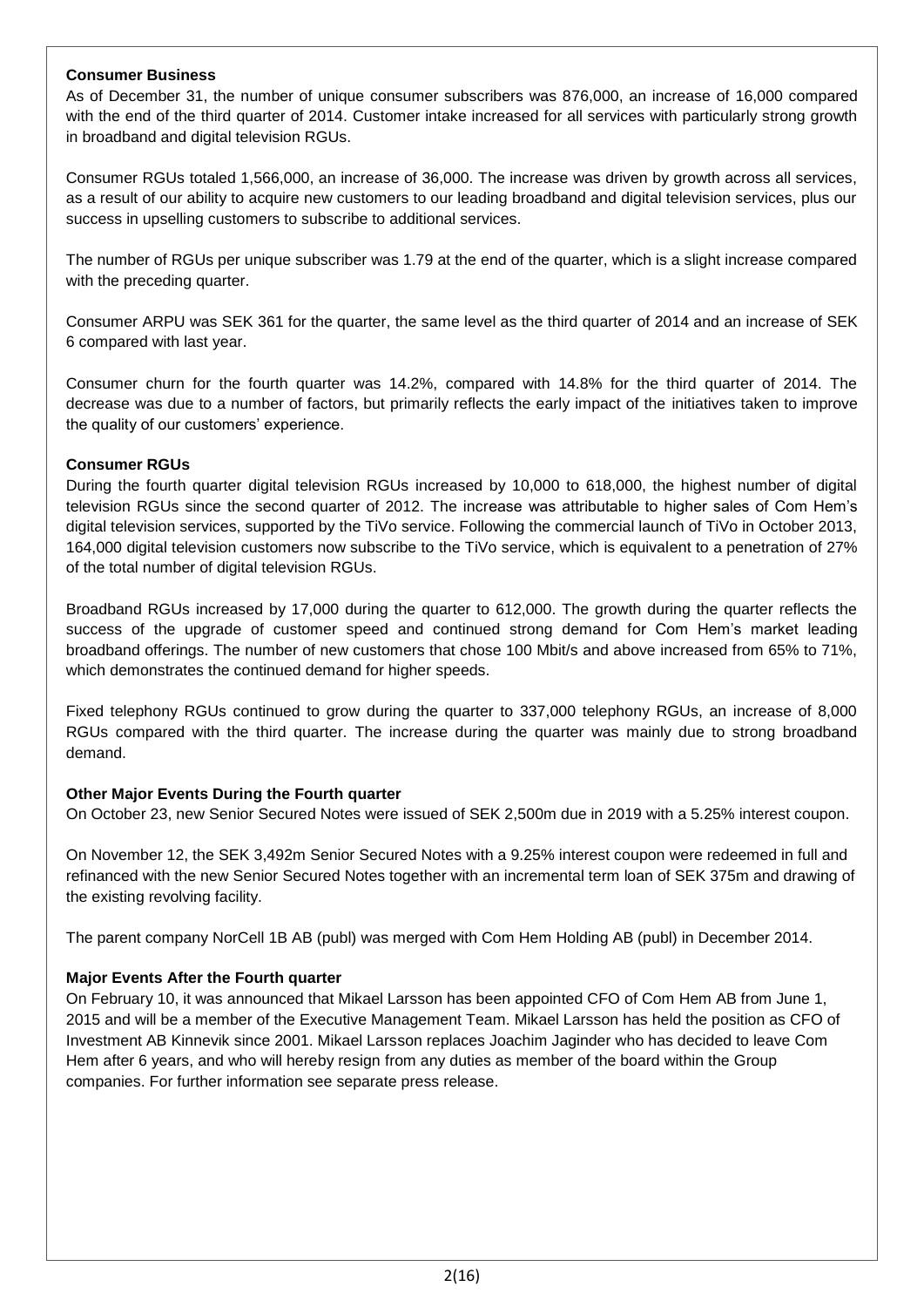# **Key Financial Results**

The table below sets forth, as of and for each of the periods indicated, revenue, underlying EBITDA, net result for the period, capital expenditure and operating free cash flow.

|       | For the three<br>months ended December 31, |         | For the                 |
|-------|--------------------------------------------|---------|-------------------------|
|       |                                            |         | year ended December 31, |
| 2014  | 2013                                       | 2014    | 2013                    |
|       | (SEK in millions)                          |         | (SEK in millions)       |
| 1.229 | 1.114                                      | 4.761   | 4,448                   |
| 579   | 540                                        | 2.267   | 2.200                   |
| (362) | (478)                                      | (1,350) | (1,005)                 |
| 340   | 398                                        | 1.051   | 1.038                   |
| 240   | 142                                        | 1.216   | 1,162                   |

(1) Previous reported as Underlying Reported EBITDA.

(2) Operating free cash flow is defined as underlying EBITDA less Capital Expenditure.

#### **Revenue for the Fourth quarter 2014**

Revenue increased by SEK 116m, or 10.4%, to SEK 1,229m (1,114) of which Phonera contributed with SEK 68m or 6.1%. Excluding Phonera revenue, the increase in revenue was SEK 48m, or 4.3%. Revenue from the digital television and high-speed broadband services increased, partly offset by decreased revenue from the fixedtelephony services.

#### **Underlying EBITDA development for the Fourth quarter 2014**

Underlying EBITDA increased by SEK 39m or 7.3%, to SEK 579m (540), and the underlying EBITDA margin was 47.1% (48.5%). The increase in underlying EBITDA was mainly due to revenue growth from consumer services as well as the contribution from the Phonera business. The underlying EBITDA margin was lower as a consequence of the acquisition of Phonera, as services sold by Phonera outside Com Hem's network have a lower gross margin compared with services sold inside Com Hem's network, higher sales costs and a temporary investment in quality increasing customer service activities.

#### **Net result for the period**

The Group recognized a net result of SEK -362m (-478) in the three months ended December 31, 2014.

#### **Decrease in Investments for the Fourth quarter 2014**

Capital expenditure decreased by SEK 58m, or 14.6%, to SEK 340m (398), representing 27.6% (35.7%) of revenue. The decrease was mainly due to lower investment in TiVo boxes due to high purchased volume during the fourth quarter of 2013 as well as lower investments in network-related capex due to lower investments in the TiVo platform. The decrease was partly offset by higher capitalized sales costs as an effect of increased sales volumes and increased upsell activities.

#### **Operating Free Cash Flow for the Fourth quarter 2014**

Operating free cash flow increased by SEK 97m, or 68.4%, to SEK 240m (142). The increase was due to lower capex as well as higher underlying EBITDA contribution.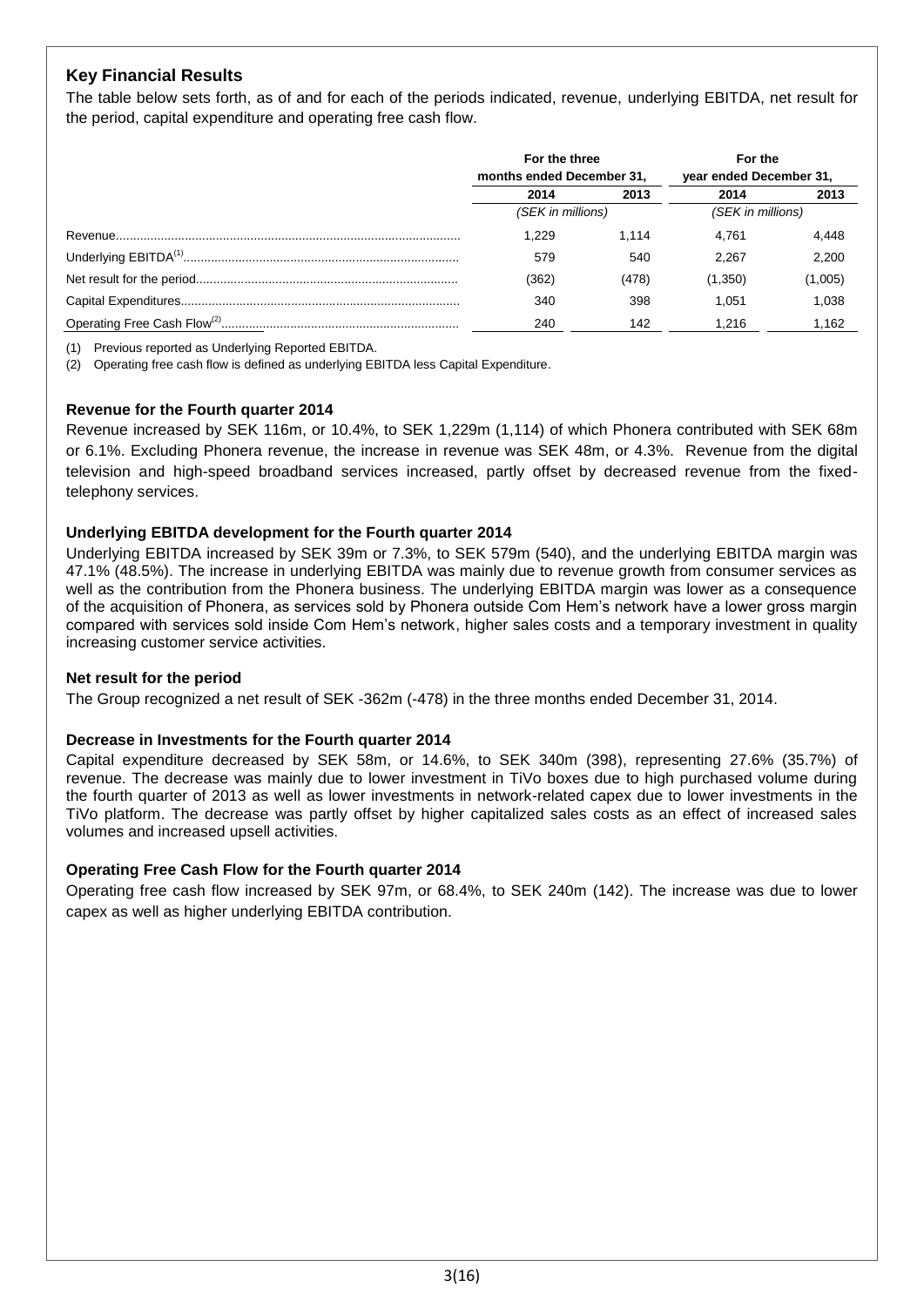# **RESULTS OF OPERATIONS AND FINANCIAL CONDITION**

*The following is a discussion and analysis of the results of operations and financial condition of the Group, based on the unaudited condensed consolidated financial statements of the NorCell Group as of and for the three months ended December 31, 2014 and 2013, and as of and for the year ended December 31, 2014 and 2013. You should read this discussion in conjunction with the condensed consolidated financial statements included elsewhere in this Interim Report.*

# **Selected Financial Data**

# **Condensed Consolidated Income Statement**

| For the three             |       | For the                 |         |
|---------------------------|-------|-------------------------|---------|
| months ended December 31. |       | year ended December 31, |         |
| 2014                      | 2013  | 2014                    | 2013    |
| (SEK in millions)         |       | (SEK in millions)       |         |
| 1.229                     | 1.114 | 4.761                   | 4.448   |
| (601)                     | (550) | (2.315)                 | (2,190) |
| 628                       | 563   | 2.446                   | 2.258   |
| (388)                     | (382) | (1, 491)                | (1,378) |
| (66)                      | (57)  | (256)                   | (220)   |
| (14)                      | (14)  | (26)                    | (3)     |
| 161                       | 110   | 672                     | 657     |
| (844)                     | (613) | (2,572)                 | (1,837) |
| 322                       | 25    | 550                     | 175     |
| (362)                     | (478) | (1,350)                 | (1,005) |

#### **Revenue**

Revenue during the quarter increased by SEK 116m, or 10.4%, to SEK 1,229m (1,114). Excluding Phonera revenue, the increase was SEK 48m, or 4.3%. Total revenue for the year increased by 7.0% and totaled SEK 4,761m (4,448). Phonera contributed SEK 198m to the Group's aggregated revenue.

The table below sets forth, for each of the periods indicated, revenue by service:

|                        | For the three<br>months ended December 31, |       | For the                 |       |
|------------------------|--------------------------------------------|-------|-------------------------|-------|
|                        |                                            |       | year ended December 31, |       |
|                        | 2014                                       | 2013  | 2014                    | 2013  |
| Service <sup>(1)</sup> | (SEK in millions)                          |       | (SEK in millions)       |       |
| Consumer               | 908                                        | 856   | 3.540                   | 3.423 |
| I andlord.             | 186                                        | 196   | 774                     | 797   |
| $B2B^{(2)}$            | 78                                         |       | 222                     |       |
| Other <sup>(3)</sup>   | 59                                         | 61    | 226                     | 227   |
|                        | .229                                       | 1.114 | 4.761                   | .448  |

(1) As from January 1, 2014, revenue from Landlord services bound to collective agreements has been reported by its underlying service, based on relative fair values. In previous periods, all revenue from services bound to collective agreements was reported solely as Landlord revenue. For comparison purposes, the historically reported revenue from collective agreements in the comparable period has been reclassified accordingly.

(2) Historically Com Hem has reported B2B revenue among Other revenue, as of q2 2014 B2B revenue is reported as a separate line item.

(3) Other represents revenue generated primarily from billing and reminder fees, iTUX revenue, as well as barter revenue.

#### *Consumer Services*

Revenue from consumer services increased by SEK 52m or 6.1% to SEK 908m (856) in the three months ended December 31, 2014. The increase was due to higher revenue from broadband and digital television. Broadband services revenue increased to SEK 387m (335) due to an increased number of RGUs and improved speed mix as a function of the success from the broadband upgrade campaign and continued strong demand for high-speed broadband services. Digital television revenue increased to SEK 439m (423) as a result of new sales of TiVo as well as migration of existing digital television customers to TiVo packages. The increase in revenue from broadband and digital television services was partly offset by a decrease in fixed telephony revenue to SEK 82m (98), due to lower usage.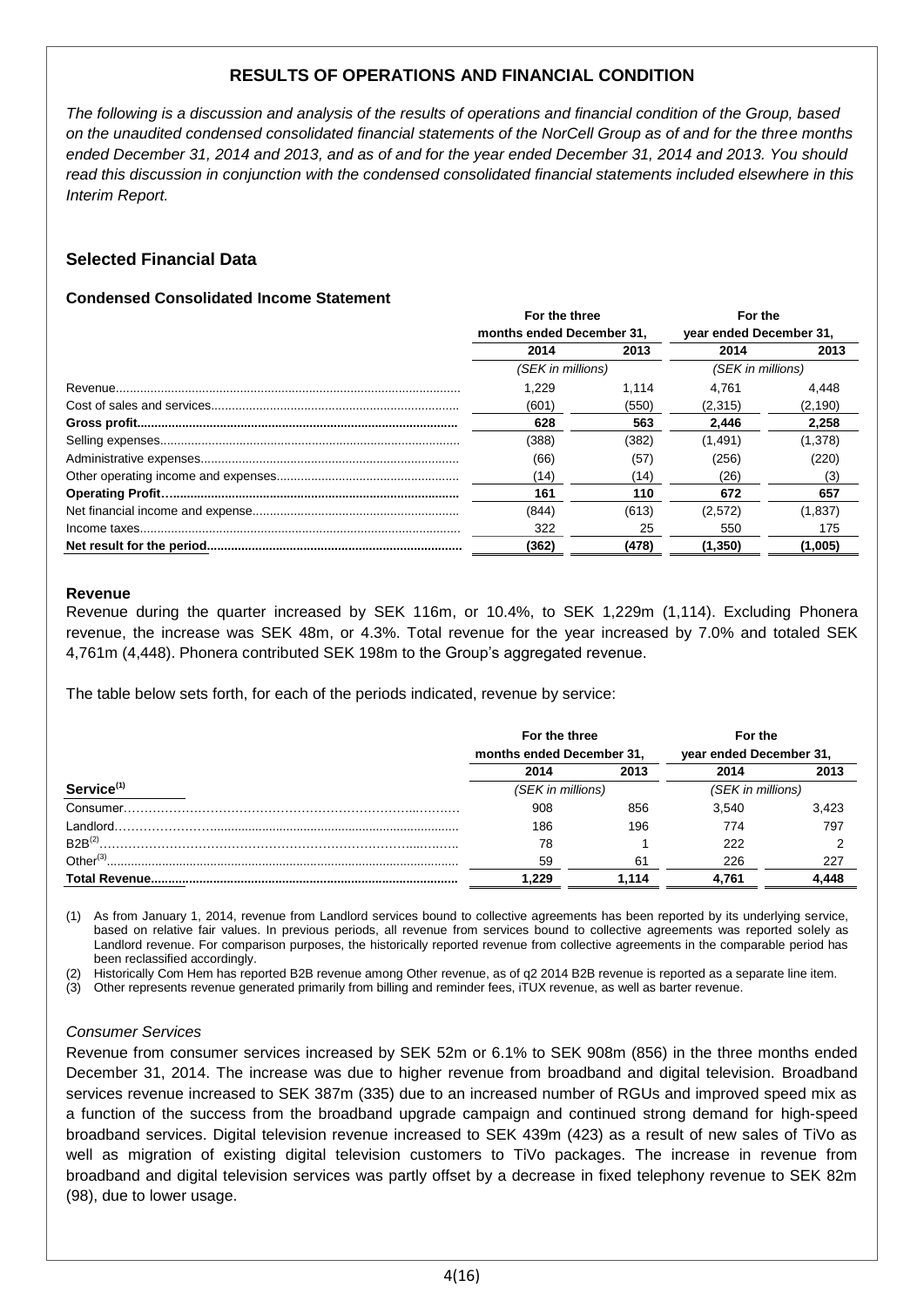Revenue from consumer services increased by SEK 117m or 3.4%, to SEK 3,540m (3,423) in the year ended December 31, 2014. The increase was due to higher revenue from broadband and digital television services. The increase in broadband revenue to SEK 1,461m (1,323) was driven by an increased number of RGUs and higher ARPU due to improved speed mix as a function of strong demand for Com Hem's broadband services. Digital television revenue increased to SEK 1,737m (1,683), as a result of a better tier mix due to new sales of TiVo as well as migration of existing digital television customers to TiVo packages. The increase in revenue from digital television and broadband services was partly offset by a decrease in fixed telephony revenue to SEK 341m (417), mainly due to lower usage.

#### *Landlord Services*

Revenue from landlord services decreased by SEK 10m or 5.2%, to SEK 186m (196) in the three months ended December 31, 2014. The decrease was primarily due to a reduction in ARPU mainly as a result of contract renegotiations and migration of customers to B2B services during previous quarters of 2014.

Revenue from landlord services decreased by SEK 23m or 2.9%, to SEK 774m (797) in the year ended December 31, 2014. The decrease was primarily due to a reduction in ARPU mainly as a result of contract renegotiations.

# *B2B Services*

Revenue from B2B services was SEK 78m, compared to SEK 1m for the fourth quarter of 2013. Excluding Phonera revenue the increase was SEK 8m.

Revenue from B2B services was SEK 222m compared with SEK 2m for the full year of 2013. Phonera revenue contributed SEK 198m to the Group's aggregated B2B revenue.

#### *Other Revenue*

Other revenue decreased by SEK 2m or 3.8%, to SEK 59m (61) in the three months ended December 31, 2014. The decrease was due to lower barter revenue, partly offset by higher revenue from iTUX, the Group's communication operator.

Other revenue decreased by SEK 1m or 0.3%, to SEK 226m (227) in the year ended December 31, 2014. The decrease was mainly explained by lower barter revenue, partly offset by higher revenue from iTUX, the Group's communication operator.

#### **Operating profit** (**EBIT)**

Operating profit (EBIT) was SEK 161m (110) in the three months ended December 31, 2014. The increase, in addition to the explanation in Underlying EBITDA below, was due to no TiVo non-recurring costs partly offset by higher amortization of capitalized sales costs as a function of higher sales during the year and added amortization and depreciation from Phonera.

Operating profit (EBIT) was SEK 672m (657) in the year ended December 31, 2014. The increase, in addition to the explanation in Underlying EBITDA below, was due to no TiVo non-recurring costs partly offset by higher amortization of capitalized sales costs as a function of higher sales during the year and added amortization and depreciation due to the acquisition of Phonera.

# **Net Financial Income and Expenses**

Net financial income and expenses amounted to a net expense of SEK 844m (613) in the three months ended December 31, 2014. The increase of SEK 231m was due to one-off costs of SEK 377m associated with the refinancing of the redeemed SEK 3,492m Senior Secured Notes. The one-off costs consist of redemption premiums of SEK 242m and unamortized borrowing costs of SEK 129m related to the repaid SEK 3,492m Senior Secured Notes with an original amortization period until 2018 now expensed as one-off costs. The one-off costs were partially offset by a lower interest expense for the period compared with last year, mainly due to the decrease in the amount of outstanding debt as well as lower interest rates for the total outstanding debt.

Net financial income and expenses amounted to a net expense of SEK 2,572m (1,837) in the year ended December 31, 2014. The increase of SEK 735m was mainly explained by one-off costs of SEK 777m associated to the repaid Credit Facilities and the redemption of the Senior Secured Notes and 35% of the outstanding Senior Notes. The one-off costs consist of unamortized borrowing costs of SEK 363m related to the repaid Credit Facilities and the redemption of the notes with an original amortization period until 2018-2019 and redemption premiums of SEK 340m. The costs also include a one-off interest expense from the parent company of SEK 69m related to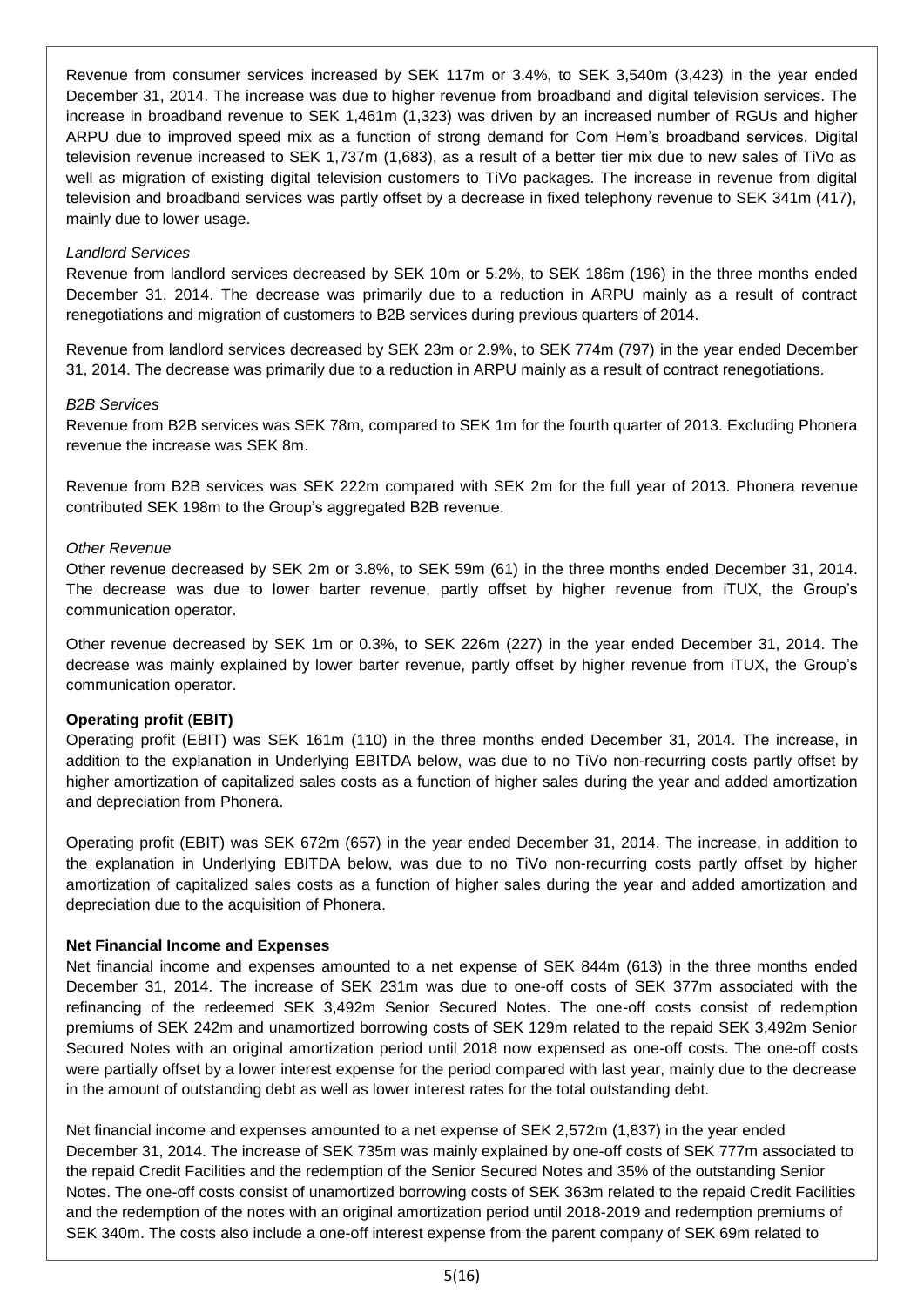unamortized borrowing costs for the Senior PIK Notes in connection with the redemption of the Senior PIK Notes in the parent company.

# **Income Taxes**

The Group recognized a deferred tax income of SEK 322m (25) for the three months ended December 31, 2014 and a deferred tax income of SEK 550m (175) for the year ended December 31, 2014. The increase in deferred tax income was explained by a higher loss after financial items as well as measurement of deferred tax assets on tax losses carried forward that were not measured previously. During the fourth quarter the Group has accounted for deferred tax assets on all tax losses carried forward, since they are expected to be used within the foreseeable future.

# **Net Result for the Period**

The Group recognized a net result of SEK -362m (-478) for the three months ended December 31, 2014.

The Group recognized a net result of SEK -1,350m (-1,005) for the year ended December 31, 2014. Excluding oneoff costs related to the refinancing of debt of SEK 777m, the net result for the year was SEK -573m.

# **Reconciliation of the Net Result for the Period to Underlying EBITDA**

The table below sets forth a reconciliation of net result for the period to Underlying EBITDA for the three months ended December 31, 2014 and 2013, and for the year ended December 31, 2014 and 2013.

|                      | For the three<br>months ended December 31, |       | For the                 |         |
|----------------------|--------------------------------------------|-------|-------------------------|---------|
|                      |                                            |       | year ended December 31, |         |
|                      | 2014                                       | 2013  | 2014                    | 2013    |
|                      | (SEK in millions)                          |       | (SEK in millions)       |         |
|                      | (362)                                      | (478) | (1,350)                 | (1,005) |
|                      | (322)                                      | (25)  | (550)                   | (175)   |
|                      | 844                                        | 613   | 2,572                   | 1,837   |
|                      | 161                                        | 110   | 672                     | 657     |
|                      | 11                                         | 14    | 15                      | 15      |
|                      | 377                                        | 343   | 1,438                   | 1,352   |
| Non-recurring costs: |                                            |       |                         |         |
|                      |                                            | 53    | 60                      | 102     |
|                      |                                            |       |                         | 12      |
|                      | 21                                         | 5     | 40                      | 49      |
|                      |                                            | 5     | 16                      | 16      |
|                      | 23                                         | 72    | 125                     | 178     |
|                      |                                            |       | 16                      | (2)     |
|                      | 579                                        | 540   | 2,267                   | 2,200   |

(1) Write-downs are related to capitalized sales costs and production facilities.

(2) Include costs for legal and advisory fees (including costs for acquiring Phonera Företag AB).

#### **Underlying EBITDA**

Underlying EBITDA increased by SEK 39m or 7.3%, to SEK 579m (540) in the three months ended December 31, 2014, and the underlying EBITDA margin was 47.1% (48.5%). The increase in underlying EBITDA was mainly due to revenue growth from consumer services as well as the contribution from the Phonera business. The underlying EBITDA margin was lower as a consequence of the acquisition of Phonera, as services sold by Phonera outside Com Hem's network have a lower gross margin compared with services sold inside Com Hem's network, higher sales costs and a temporary investment in quality increasing customer service activities.

Underlying EBITDA increased by SEK 67m or 3.0% and was SEK 2,267m (2,200) in the year ended December 31, 2014, and the underlying EBITDA margin was 47.6% (49.5%).The increase in underlying EBITDA was due to the contribution from Phonera as well as growth in the consumer business. The underlying EBITDA margin was lower as a consequence of the acquisition of Phonera, as services sold by Phonera outside Com Hem's network have a lower gross margin compared with services sold inside Com Hem's network. The lower margin is also attributable to increased marketing and sales costs to support growth in RGUs and unique subscribers.

#### **Investments**

Capital expenditure decreased by SEK 58m or 14.6%, to SEK 340m (398) in the three months ended December 31, 2014, representing 27.6% (35.7%) of revenue. The decrease was mainly due to lower investment in TiVo boxes due to high purchased volume during the fourth quarter of 2013 as well as lower investments in network-related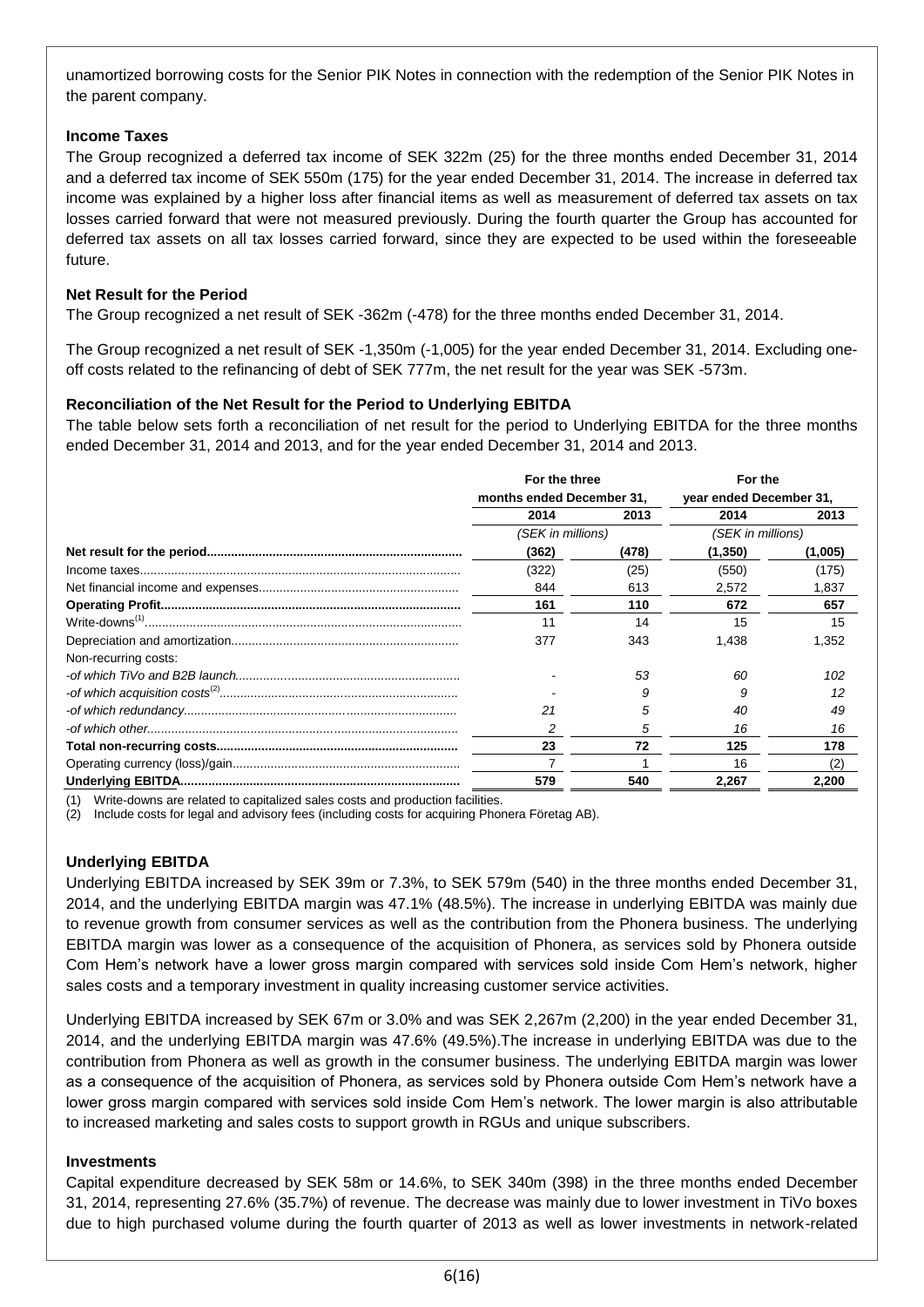capex due to lower investments in the TiVo platform. The decrease was partly offset by higher capitalized sales costs as an effect of increased sales volumes and increased upsell activities.

Capital expenditure increased by SEK 12m or 1.2%, to SEK 1,051m (1,038) in the year ended December 31, 2014, representing 22.1% (23.3%) of revenue. The increase was mainly due to higher capitalized sales costs as a consequence of increased sales volumes during the year and increased upsell activities as well as higher investments in modems due to the upgrade of customer speed, and continued strong demand for higher broadband speeds. The increase was partly offset by lower investments in network-related capex due to lower investments in the TiVo platform as well as lower investment in TiVo boxes as an effect of high purchased volume during the second half of 2013.

### **Operating Free Cash Flow**

Operating free cash flow was SEK 240m (142) in the three months ended December 31, 2014, an increase by SEK 97m or 68.4% as described in the sections Underlying EBITDA and Investments.

Operating free cash flow was SEK 1,216m (1,162) in the year ended December 31, 2014, an increase by SEK 54m or 4.7% as described in the sections Underlying EBITDA and Investments.

#### **Liquidity**

As of December 31, 2014 the Group held SEK 586m (1,122) in cash and cash equivalents. Unutilized credit facilities amounted to SEK 595m of which an overdraft facility of SEK 125m.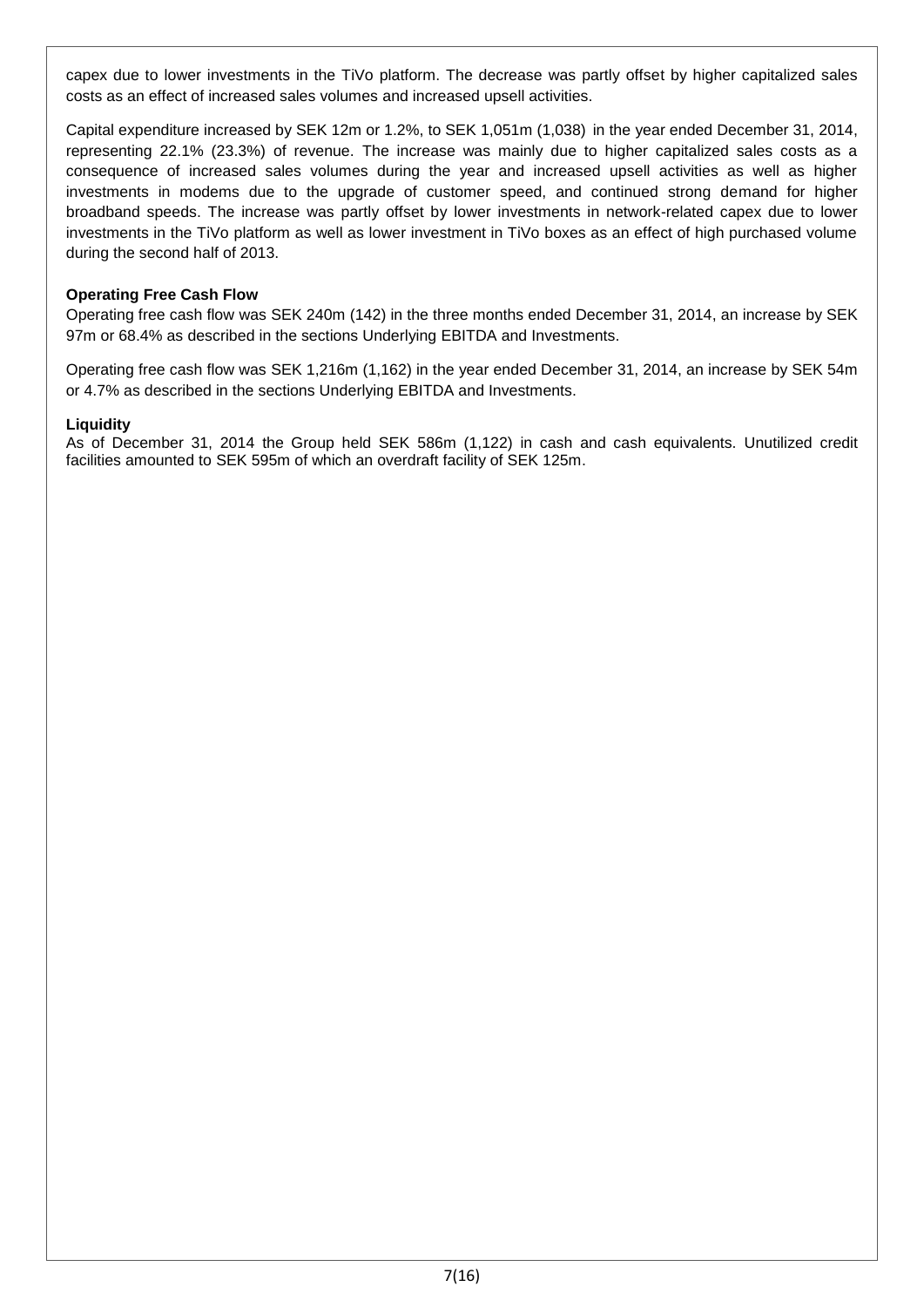# **PRESENTATION OF FINANCIAL AND OTHER INFORMATION**

#### **This Interim Report presents the following financial information:**

The unaudited condensed consolidated financial statements of the NorCell Group as of and for the three months ended December 31, 2014 and 2013, and as of and for the year ended December 31, 2014 and 2013. These accounts have been prepared in accordance with International Financial Reporting Standards as adopted by the European Union ("IFRS").

#### **Non-IFRS Financial Measures**

The following financial measures included in this Interim Report are not measures of financial performance or liquidity under IFRS.

The non-IFRS financial measures presented herein are not recognized measures of financial performance under IFRS but measures used by Management to monitor the underlying performance of the business and operations. In particular, the non-IFRS financial measures should not be viewed as substitutes for profit/(loss) for the period, profit/(loss) after financial items, operating income, cash and cash equivalents at period end or other income statement or cash flow items computed in accordance with IFRS. The non-IFRS financial measures do not necessarily indicate whether cash flow will be sufficient or available to meet the Group's cash requirements and may not be indicative of the Group's historical operating results, nor are such measures meant to be predictive of future results.

| For the three<br>months ended December 31, |      | For the year<br>ended December 31, |       |
|--------------------------------------------|------|------------------------------------|-------|
| 2014                                       | 2013 | 2014                               | 2013  |
| (SEK in millions)                          |      | (SEK in millions)                  |       |
| 579                                        | 540  | 2.267                              | 2.200 |
| 47.1                                       | 48.5 | 47.6                               | 49.5  |
| 240                                        | 142  | 1.216                              | 1.162 |
| 19.5                                       | 12.8 | 25.5                               | 26.1  |

(1) Underlying EBITDA is defined as net result for the period before income taxes, net financial items, disposals, depreciation and amortization, non-recurring costs and operating currency gain/(loss) ("Underlying EBITDA"). Depreciation and amortization is recorded under costs of sales and services (depreciation and amortization on fixed tangible and intangible assets related to production), selling expenses (depreciation and amortization on fixed tangible and intangible assets related to the sales function) and administrative expenses (depreciation and amortization on fixed tangible and intangible assets related to administrative functions). For a reconciliation of Net Result for the Period to Underlying EBITDA, see *"Results of Operations and Financial Condition* - *Reconciliation of the Net Result for the Period to Underlying EBITDA"*.

(2) Underlying EBITDA margin is calculated as Underlying EBITDA as a percentage of revenue.

(3) Operating Free Cash Flow is calculated as Underlying EBITDA, less Capital Expenditure.

(4) Operating Free Cash Flow margin is calculated as Operating Free Cash Flow as a percentage of revenue.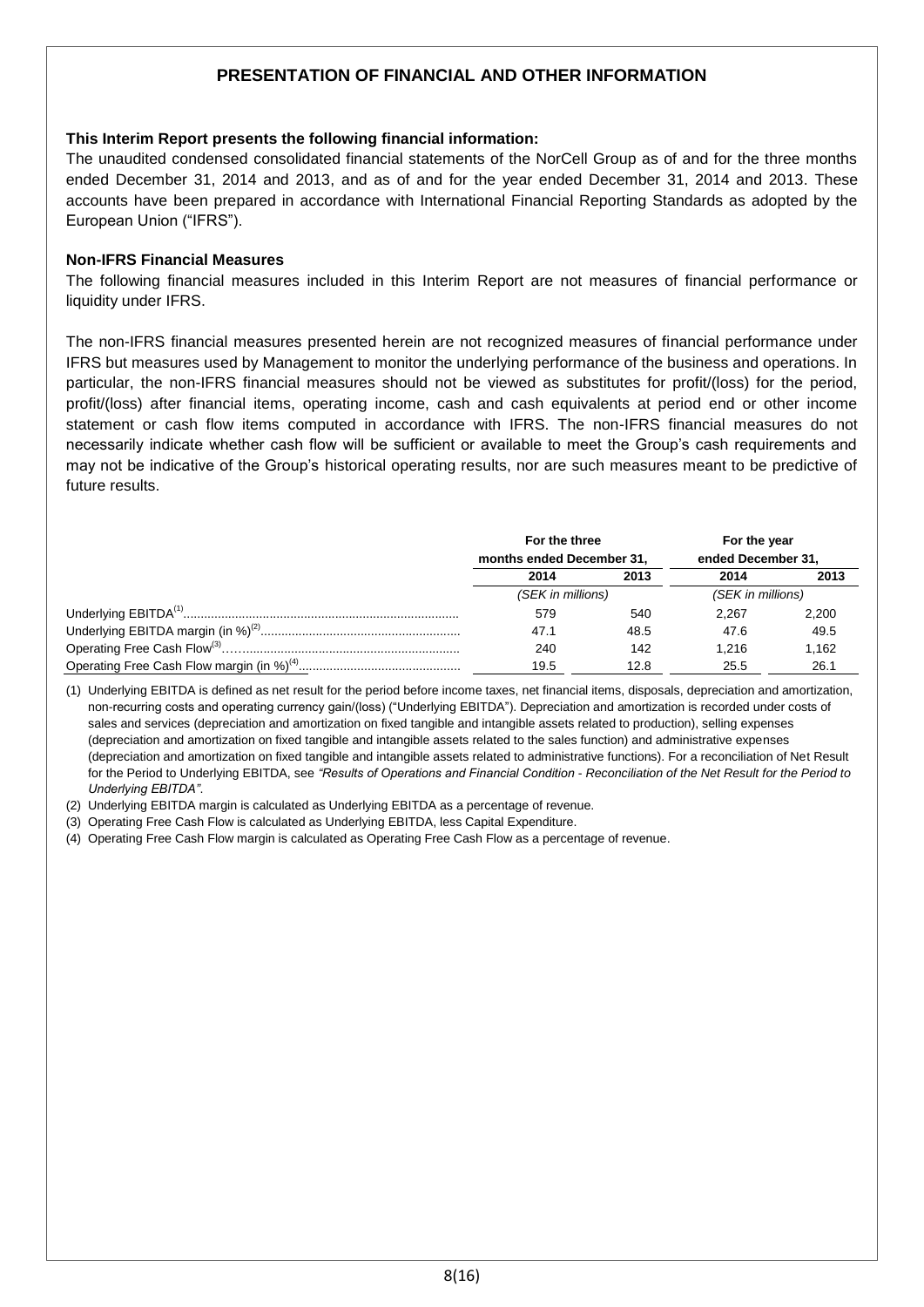# **Selected Operational Data**

These non-IFRS measures have been presented in this Interim Report because they are considered to be important supplemental measures of Com Hem's performance and believed to be widely used by investors and prospective investors comparing performance between companies. Since not all companies compute these or other non-IFRS financial measures in the same way, the manner in which Management has chosen to compute the non-IFRS financial measures presented herein may not be comparable to similarly defined terms used by other companies.

|                                                | As of and for the three   |       | As of and for the three                    |       |
|------------------------------------------------|---------------------------|-------|--------------------------------------------|-------|
|                                                | months ended December 31, |       | months ended September 30,                 |       |
|                                                | 2014                      | 2013  | 2014                                       | 2013  |
|                                                |                           |       | (in thousands, except otherwise indicated) |       |
| <b>Landlord Business</b>                       |                           |       |                                            |       |
|                                                | 1.876                     | 1.817 | 1,846                                      | 1,789 |
|                                                | 33                        | 36    | 35                                         | 37    |
| <b>Consumer Business</b>                       |                           |       |                                            |       |
|                                                | 876                       | 830   | 861                                        | 829   |
|                                                | 1.566                     | 1.482 | 1.531                                      | 1.484 |
| Consumer RGUs per unique subscriber (in units) | 1.79                      | 1.79  | 1.78                                       | 1.79  |
|                                                | 361                       | 355   | 361                                        | 354   |
|                                                | 14.2                      | 16.3  | 14.8                                       | 16.3  |
| <b>Consumer RGUs</b>                           |                           |       |                                            |       |
|                                                | 618                       | 597   | 607                                        | 603   |
|                                                | 164                       | 38    | 132                                        | 6     |
|                                                | 612                       | 558   | 594                                        | 551   |
|                                                | 337                       | 327   | 329                                        | 330   |

(1) Homes connected represent the number of residential units to which Com Hem provides an analogue or digital connection, primarily through long-term contracts with landlords of MDUs, but also through service provider agreements with communication operators.

(2) ARPU is calculated by dividing the revenue for the respective period by the average number of RGUs for that period and further by the number of months in the period. The average number of RGUs is calculated as the number of RGUs on the first day in the respective period plus the number of RGUs on the last day of the respective period divided by two.

(3) As from January 1, 2014, revenue from Landlord services bound to collective agreements has been reported by its underlying service, based on relative fair values. In previous periods, all revenue from services bound to collective agreements was reported solely as Landlord revenue. For comparison purposes, the historically reported revenue from collective agreements in the comparable period has been reclassified accordingly. For comparison purposes the historically reported ARPUs by Service has been recalculated.

(4) Unique consumer subscribers represent the number of individual end users who subscribed for one or more of Com Hem's upgraded digital services as of the date indicated.

(5) Consumer RGUs (revenue generating units) relate to sources of revenue, which may not always be the same as subscriber numbers. For example, one person may subscribe for two different services, thereby accounting for only one subscriber but two RGUs.

(6) Consumer ARPU is calculated by dividing all digital television, high-speed broadband, fixed-telephony and other revenue that can be allocated to each consumer service, by the average number of total unique subscribers for the respective period, and further by the number of months in the period. The average number of total unique subscribers is calculated by aggregating the average number of unique subscribers in each month during the respective period and dividing the result by the number of months in the respective period.

(7) Consumer churn is defined as the voluntary or involuntary discontinuance of services by a subscriber.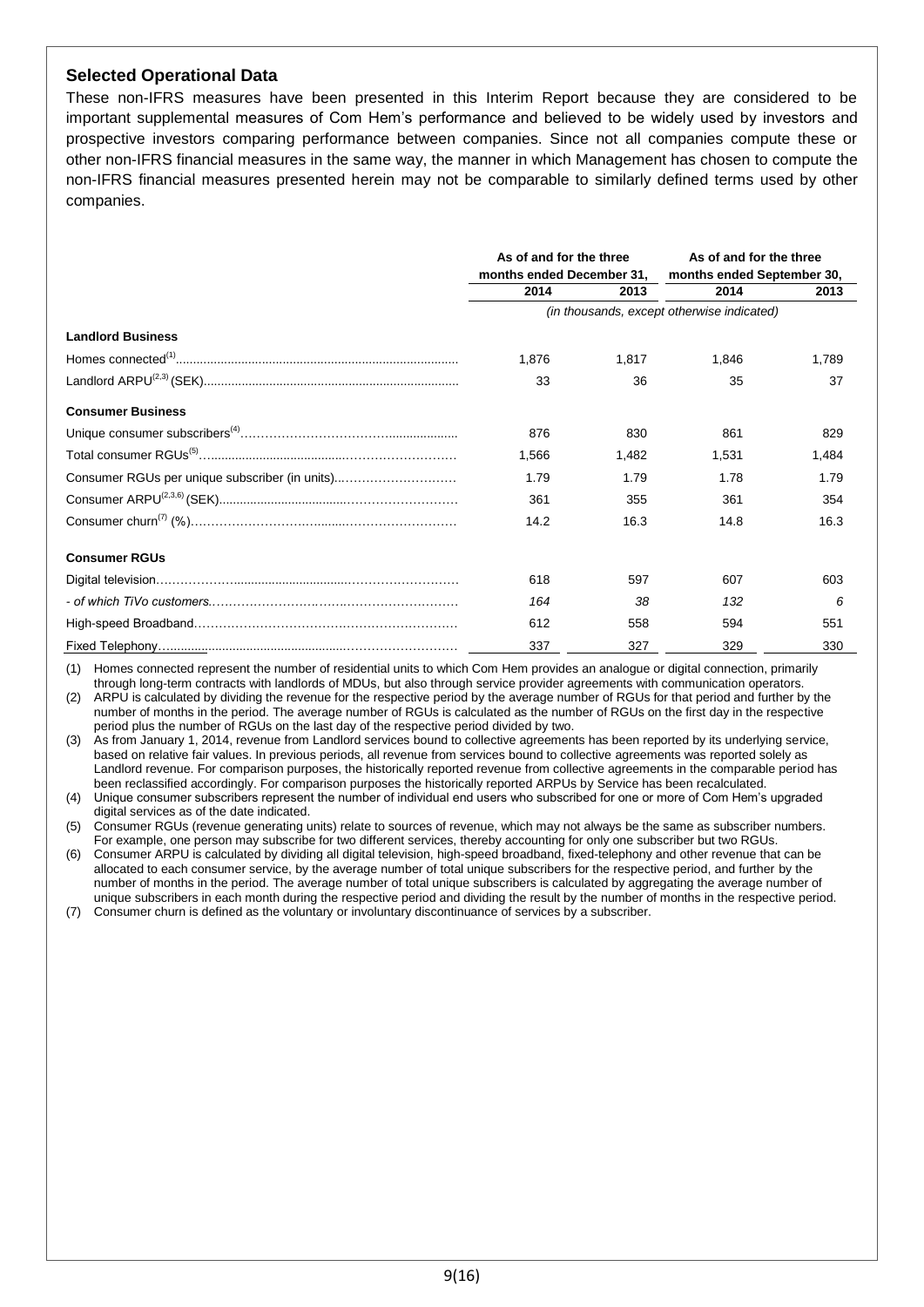# **CONDENSED CONSOLIDATED FINANCIAL STATEMENTS**

*The condensed consolidated financial statements present the NorCell Group as of and for the three months ended December 31, 2014 and 2013 and as of and for the year ended December 31, 2014 and 2013.*

# **Condensed Consolidated Income Statement**

|                           | For the three     |                           | For the           |                         |
|---------------------------|-------------------|---------------------------|-------------------|-------------------------|
|                           |                   | months ended December 31, |                   | year ended December 31, |
|                           | 2014              | 2013                      | 2014              | 2013                    |
|                           | (SEK in millions) |                           | (SEK in millions) |                         |
|                           | 1,229             | 1,114                     | 4.761             | 4,448                   |
|                           | (601)             | (550)                     | (2,315)           | (2, 190)                |
|                           | 628               | 563                       | 2,446             | 2,258                   |
|                           | (388)             | (382)                     | (1, 491)          | (1,378)                 |
|                           | (66)              | (57)                      | (256)             | (220)                   |
|                           | (14)              | (14)                      | (26)              | (3)                     |
|                           | 161               | 110                       | 672               | 657                     |
|                           | (844)             | (613)                     | (2,572)           | (1,837)                 |
|                           | (683)             | (503)                     | (1,900)           | (1, 180)                |
|                           | 322               | 25                        | 550               | 175                     |
|                           | (362)             | (478)                     | (1, 350)          | (1,005)                 |
| <b>Earnings per share</b> |                   |                           |                   |                         |
|                           | (603)             | (796)                     | (2,250)           | (1,676)                 |
|                           | (603)             | (796)                     | (2,250)           | (1,676)                 |

# **Other Comprehensive Income**

|                                                      | For the three     |                           | For the  |                         |  |
|------------------------------------------------------|-------------------|---------------------------|----------|-------------------------|--|
|                                                      |                   | months ended December 31, |          | year ended December 31, |  |
|                                                      | 2014              | 2013                      | 2014     | 2013                    |  |
|                                                      | (SEK in millions) |                           |          | (SEK in millions)       |  |
|                                                      | (362)             | (478)                     | (1,350)  | (1,005)                 |  |
| Other comprehensive income                           |                   |                           |          |                         |  |
| Components not to be reclassified to net profit/loss |                   |                           |          |                         |  |
|                                                      | (42)              |                           | (110)    | 59                      |  |
|                                                      | 9                 |                           | 24       | (13)                    |  |
| Total other comprehensive income for the period      | (33)              |                           | (86)     | 46                      |  |
|                                                      | (395)             | (477)                     | (1, 436) | (959)                   |  |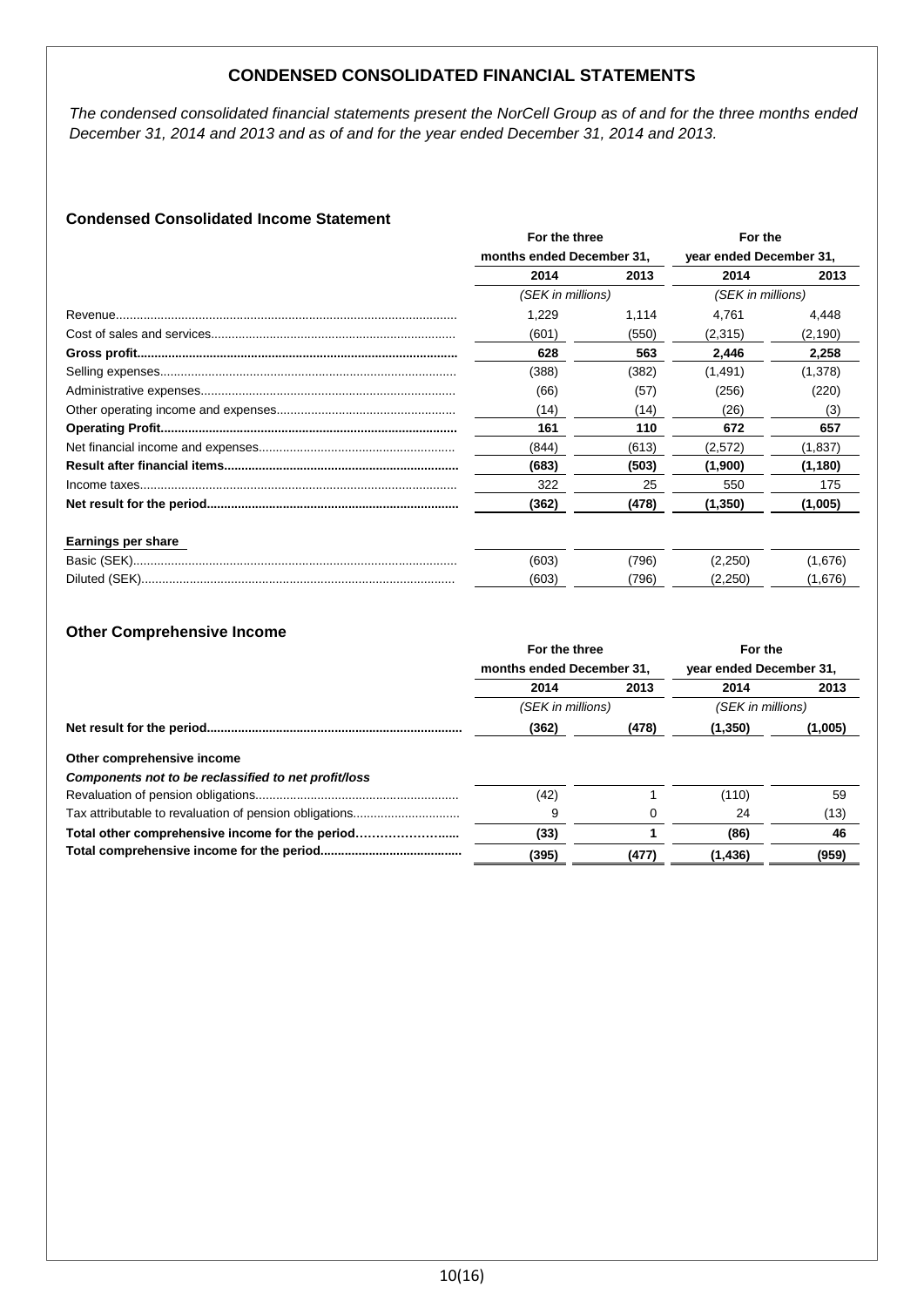| <b>Condensed Consolidated Balance Sheet</b> | As of December<br>31.2014 | As of December<br>31.2013 |
|---------------------------------------------|---------------------------|---------------------------|
|                                             | (SEK in millions)         | (SEK in millions)         |
| Non-current assets                          |                           |                           |
|                                             | 16.041                    | 16.154                    |
|                                             | 10.899                    | 10.742                    |
|                                             | 1.505                     | 1.463                     |
|                                             | 267                       | 6                         |
|                                             | 17.813                    | 17,624                    |
|                                             | 791                       | 563                       |
|                                             | 586                       | 1.122                     |
|                                             | 1.377                     | 1.685                     |
|                                             | 19,190                    | 19,309                    |
|                                             |                           |                           |

| 1.236  | (664)  |
|--------|--------|
| 15.893 | 17.022 |
| 6.501  | 5.648  |
| 236    | 235    |
| 212    | 671    |
| 16.341 | 17.927 |
| 30     | 308    |
| 1.584  | 1,737  |
| 1.614  | 2,045  |
| 19.190 | 19,309 |
|        |        |

| (SEK in millions)<br>(664)<br>(1,350)   | As of December<br>31, 2014 | As of December<br>31, 2013 |
|-----------------------------------------|----------------------------|----------------------------|
|                                         |                            | (SEK in millions)          |
|                                         |                            | 70                         |
|                                         |                            | (1,005)                    |
|                                         | (86)                       | 46                         |
| (1, 436)                                |                            | (959)                      |
| Transactions with owners of the company |                            |                            |
| 3.044                                   |                            |                            |
| 291                                     |                            | 225                        |
| 1.236                                   |                            | (664)                      |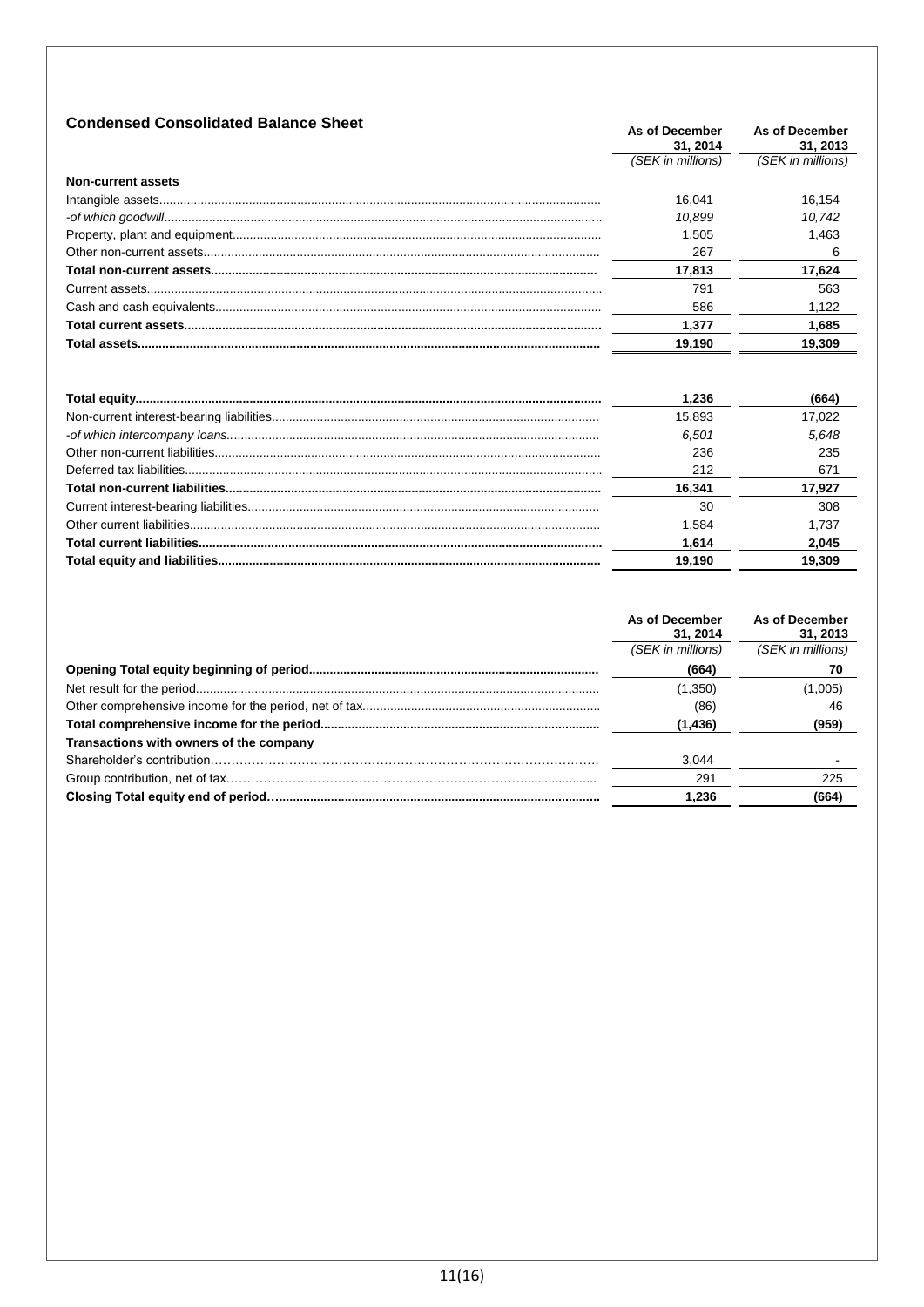# **Condensed Consolidated Cash Flow Statement**

|                                                  | For the three<br>months ended December 31, |       | For the<br>year ended December 31, |          |
|--------------------------------------------------|--------------------------------------------|-------|------------------------------------|----------|
|                                                  |                                            |       |                                    |          |
|                                                  | 2014                                       | 2013  | 2014                               | 2013     |
|                                                  | (SEK in millions)                          |       | (SEK in millions)                  |          |
| Operating activities                             |                                            |       |                                    |          |
|                                                  | (683)                                      | (503) | (1,900)                            | (1, 180) |
|                                                  | 648                                        | 558   | 2,696                              | 2,230    |
|                                                  | 24                                         | 103   | (159)                              | (15)     |
|                                                  | (11)                                       | 157   | 637                                | 1,035    |
| <b>Investing activities</b>                      |                                            |       |                                    |          |
|                                                  | (139)                                      | (219) | (429)                              | (383)    |
|                                                  | (172)                                      | (149) | (594)                              | (614)    |
|                                                  |                                            |       | (302)                              | (8)      |
|                                                  | (0)                                        | 0     | 6                                  | 0        |
|                                                  | (312)                                      | (368) | (1, 318)                           | (1,005)  |
| <b>Financing activities</b>                      |                                            |       |                                    |          |
|                                                  |                                            |       | 3.044                              |          |
|                                                  | 3.775                                      | 200   | 8.575                              | 800      |
|                                                  | (3, 498)                                   | (34)  | (11,366)                           | (354)    |
|                                                  | (45)                                       | (1)   | (108)                              | (16)     |
|                                                  | 231                                        | 165   | 145                                | 430      |
|                                                  | (92)                                       | (46)  | (536)                              | 461      |
| Cash and cash equivalents at beginning of period | 678                                        | 1,168 | 1,122                              | 661      |
|                                                  | 586                                        | 1,122 | 586                                | 1,122    |

# **\*Adjustments for items not included in cash flow,**

|                                                        | For the three             |       | For the                 |       |
|--------------------------------------------------------|---------------------------|-------|-------------------------|-------|
|                                                        | months ended December 31, |       | year ended December 31, |       |
|                                                        | 2014                      | 2013  | 2014                    | 2013  |
|                                                        | (SEK in millions)         |       | (SEK in millions)       |       |
|                                                        | 377                       | 343   | 1.438                   | 1.352 |
|                                                        | 166                       | 227   | 339                     | 254   |
| Unrealized change in fair value of derivatives         | (41)                      | (61)  | (158)                   | (140) |
| Change in capitalized borrowing expenses and discounts | 138                       | 26    | 432                     | 101   |
|                                                        | (188)                     | (160) | (124)                   | 45    |
|                                                        | 180                       | 162   | 743                     | 595   |
|                                                        | 15                        | 20    | 26                      | 23    |
|                                                        | 648                       | 558   | 2.696                   | 2.230 |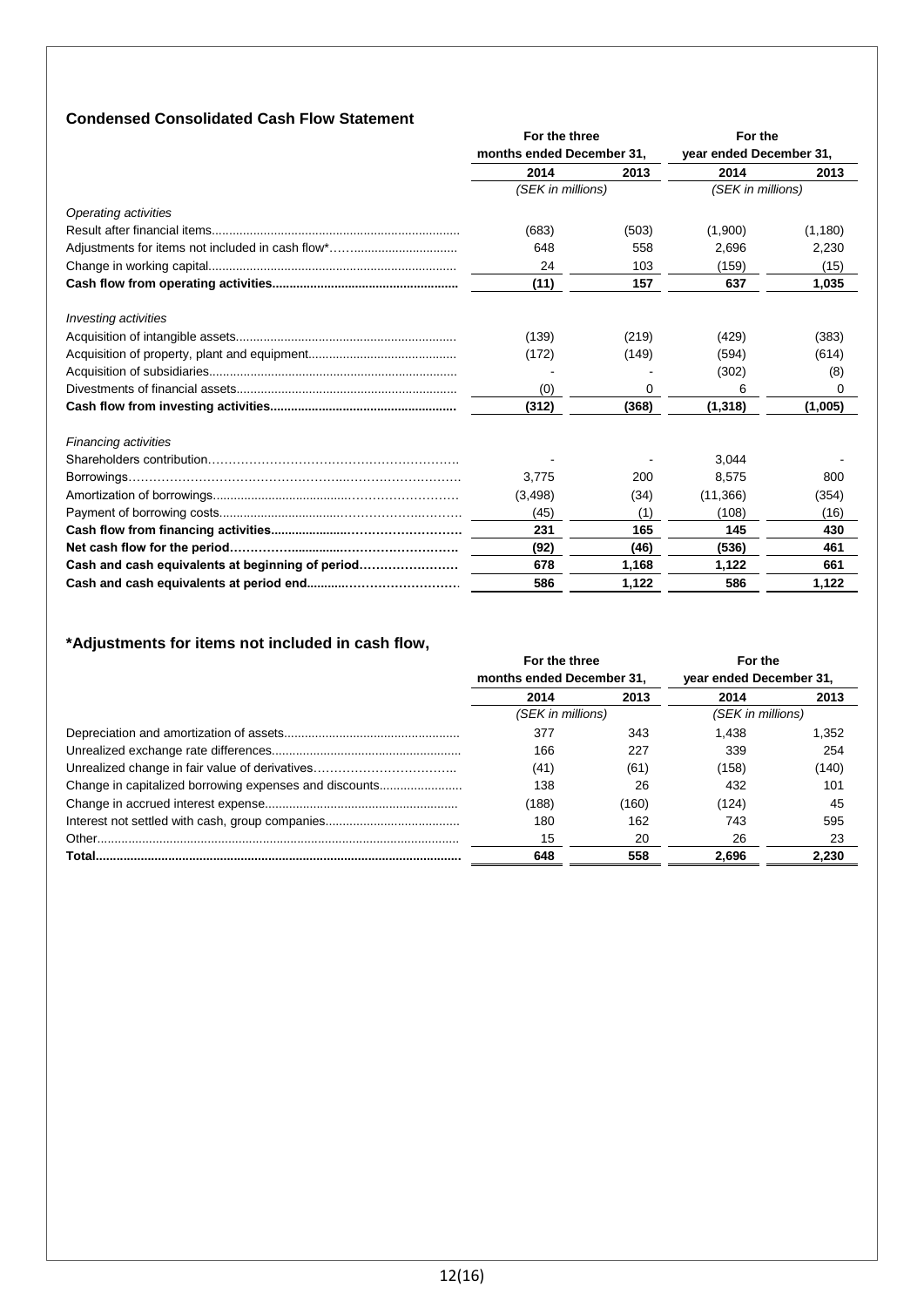# **Notes to the Condensed Consolidated Financial Statements**

#### **Note 1 Basis of Preparation**

The consolidated accounts of the Group are prepared in accordance with International Financial Reporting Standards ("IFRS") as endorsed by the EU and described in the Group's 2013 Annual Report. The accounts are presented in millions of Swedish kronor (SEKm), which is also the Group's functional currency. New or amended IFRSs which became effective on January 1, 2014, have had no material effect on the consolidated financial statements. The Interim Report is prepared in accordance with IAS 34 Interim Financial Reporting.

The Interim Report has been approved for issuance by the Board of Directors on February 10, 2015.

### *Reclassification and presentation of revenue*

As of January 1, 2014, Com Hem adopted a new methodology regarding the classification of revenue by digital service generated from landlord collective agreements. Revenue from digital television, broadband and fixed telephony services generated under such agreements were historically reported in landlord service revenue. As of January 1, 2014, revenue generated from such digital services has been reclassified to its respective underlying digital service. For comparative purposes, historical amounts have been reclassified accordingly.

In line with the Group's strategic focus on offering bundled digital services (digital television, broadband and fixed telephony) and the expansion into the B2B market with the acquisition of Phonera Företag, revenue is from the second quarter of 2014 presented for Consumers, B2B and Landlord services on an aggregated level. For comparative purposes, historical amounts have been aggregated accordingly.

# *Operating Segments*

The operations of the Group are integrated and constitute a single operating segment that offers bundled services to Consumers (digital-television, broadband and fixed telephony), B2B (broadband and telephony) and Landlord (basic television service), in a single market, Sweden. This is also the base of the Group's management structure and the structure for internal reporting, which is controlled by the Group's Chief Executive Officer, who has been identified as its chief operating decision maker. As such, the Group does not present any operating segment information.

#### **Note 2 Revenue**

Total revenue amounted to SEK 4,761m (4,448) in the year ended December 31, 2014. Consumer revenue amounted to SEK 3,540m (3,423), or 74.3% (77.0%) of total revenue, whereof digital-television revenue amounted to SEK 1,737m (1,683), or 36.5% (37.8%) of total revenue, broadband revenue amounted to SEK 1,461m (1,323), or 30.7% (29.7%) of total revenue, and fixed telephony amounted to SEK 341m (417), or 7.2% (9.4%) of total revenue. Landlord revenue amounted to SEK 774m (797), or 16.3% (17.9%) of total revenue. B2B revenue amounted to SEK 222m (2), or 4.7% (0.0%) of total revenue, where Phonera contributed SEK 198m (0) to aggregated B2B Group revenue. Other revenue amounted to SEK 226m (227), or 4.7% (5.1%) of total revenue.

|                        | For the year<br>ended<br>December 31, |          | Reclassified <sup>(1)</sup><br>For the year<br>ended<br>December 31, | For the year<br>ended<br><b>December</b><br>$31,$ <sup>(2)</sup> |
|------------------------|---------------------------------------|----------|----------------------------------------------------------------------|------------------------------------------------------------------|
| <b>SEK in millions</b> | 2014                                  | % Change | 2013                                                                 | 2013                                                             |
|                        | 3.540                                 | 3.4      | 3.423                                                                | 3,364                                                            |
|                        | 774                                   | (2.9)    | 797                                                                  | 856                                                              |
| $B2B^{(3)}$            | 222                                   | n/m      | っ                                                                    | ◠                                                                |
|                        | 226                                   | (0.3)    | 227                                                                  | 227                                                              |
| Total.                 | 4.761                                 | 7.0      | 4.448                                                                | 4.448                                                            |

(1) As from January 1, 2014, revenue from Landlord services bound to collective agreements has been reported by its underlying service, based on relative fair values. In previous periods, all revenue from services bound to collective agreements was reported solely as Landlord revenue. For comparison purposes, the historically reported revenue from collective agreements in the comparable period has been reclassified accordingly.

(2) Historically reported Revenue by Service.

(3) As of q2 2014 Com Hem B2B revenue is reported as B2B revenue.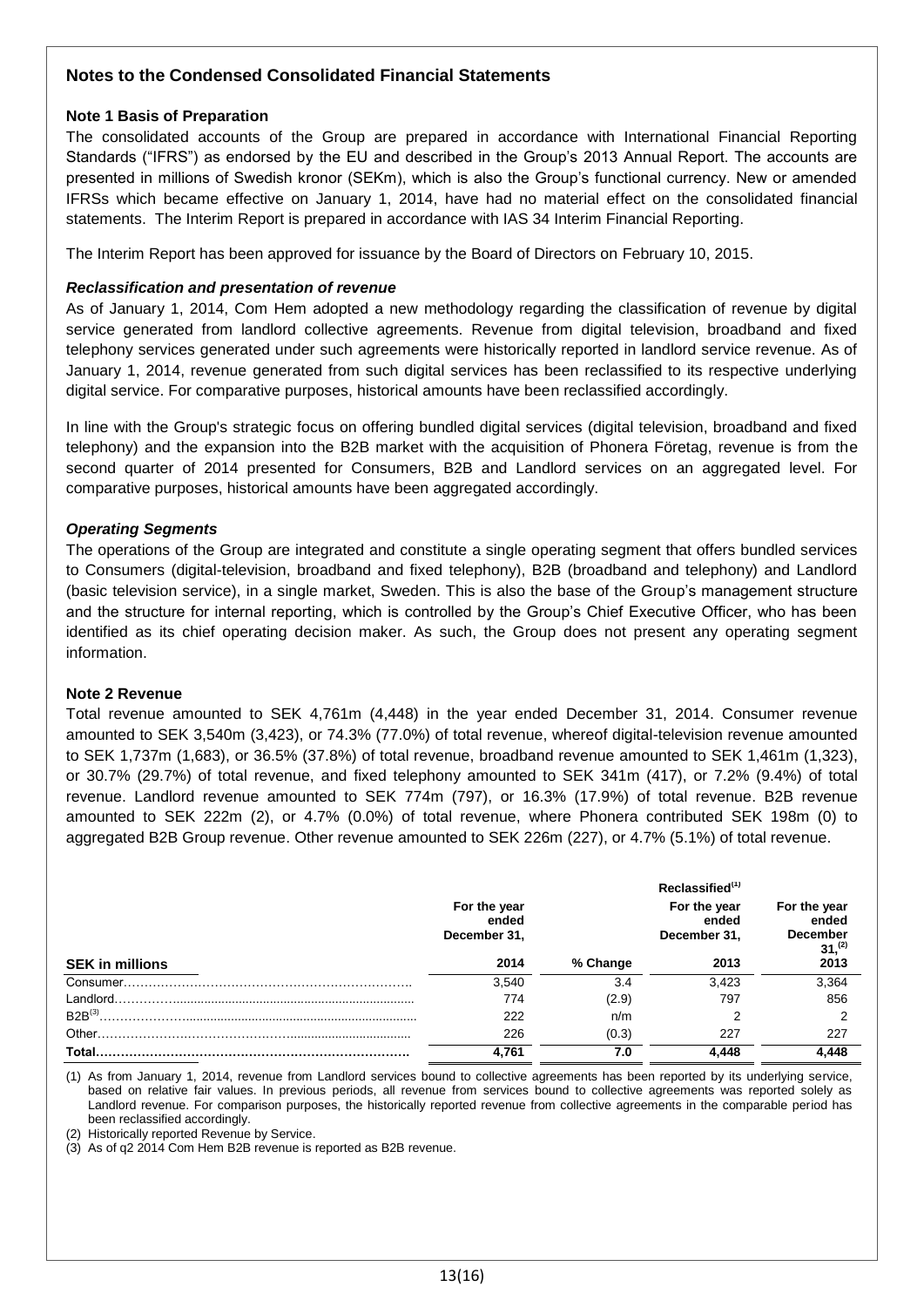# **Note 3 Operating Expenses**

The Group's cost of sales and services amounted to SEK 2,315m (2,190), or 48.6% (49.2%) of total revenue in the year ended December 31, 2014. Selling expenses amounted to SEK 1,491m (1,378), or 31.3% (31.0%) of total revenue, administrative expenses amounted to SEK 256m (220), or 5.4% (5.0%) of total revenue and the Group's net other operating income and expenses amounted to an expense of SEK 26m (3).

#### **Note 4 Financial Income and Expenses**

Financial income and expenses summarized to a net financial expense of SEK 2,572m (1,837) in the year ended December 31, 2014.

The increase of SEK 735m was mainly explained by one-off costs of SEK 777m associated to the repaid Credit Facilities and the redemption of the Senior Secured Notes and 35% of the outstanding Senior Notes. The one-off costs consist of unamortized borrowing costs of SEK 363m related to the repaid Credit Facilities and the redemption of the notes with an original amortization period until 2018-2019 and redemption premiums of SEK 340m. The costs also include a one-off interest expense from the parent company of SEK 69m related to unamortized borrowing costs for the Senior PIK Notes in connection with the redemption of the Senior PIK Notes in the parent company.

# **Note 5 Income Taxes**

The Group recognized a deferred tax income for the year ended December 31, 2014 of SEK 550m (175). The increase was explained by a higher loss after financial items as well as measurement of deferred tax assets on tax losses carried forward that were not measured previously. During the year the Group has accounted for deferred tax assets on all tax losses carried forward, since they are expected to be used within the foreseeable future.

# **Note 6 Net Result for the Period**

The Group recognized a net result of SEK -1,350m (-1,005) in the year ended December 31, 2014. Excluding oneoff costs related to the refinancing of debt of SEK 777m, the net result for the year was SEK -573m.

# **Note 7 Capital Expenditure**

Capital expenditure in the year ended December 31, 2014 amounted to SEK 1,051m (1,038) or 22.1% (23.3%) of total revenue.

#### **Note 8 Acquisition of subsidiaries**

The Group completed the acquisition of Phonera Företag AB including its subsidiaries on March 31, 2014, which is also the date control exists and from when the entity is consolidated. The purchase price was SEK 311m of which all was paid in cash. The recognized value of intangible assets was SEK 318m of which SEK 161m was customer relationships and SEK 157m was goodwill.

The goodwill recognized for the acquisition pertains to future revenue from new customers and increased revenue from existing customers through continued growth of the number of services sold per customer. No portion of the goodwill is expected to be tax deductible. Phonera contributed with SEK 198m to revenue and approximately SEK 34m to operating profit (EBIT) from the acquisition date. If the acquisition had been conducted as of January 1, 2014 management estimates that the contribution to the Groups consolidated revenue would have been SEK 263m and the contribution to operating profit (EBIT) would have been approximately SEK 46m.

| <b>Acquisition of Phonera</b><br><b>SEK in millions</b> | <b>Recognized value</b><br>in the Group |
|---------------------------------------------------------|-----------------------------------------|
|                                                         | 161                                     |
|                                                         | 10                                      |
|                                                         |                                         |
|                                                         |                                         |
|                                                         |                                         |
|                                                         | (35)                                    |
|                                                         |                                         |
|                                                         | (65)                                    |
|                                                         | 154                                     |
|                                                         | 157                                     |
|                                                         | 311                                     |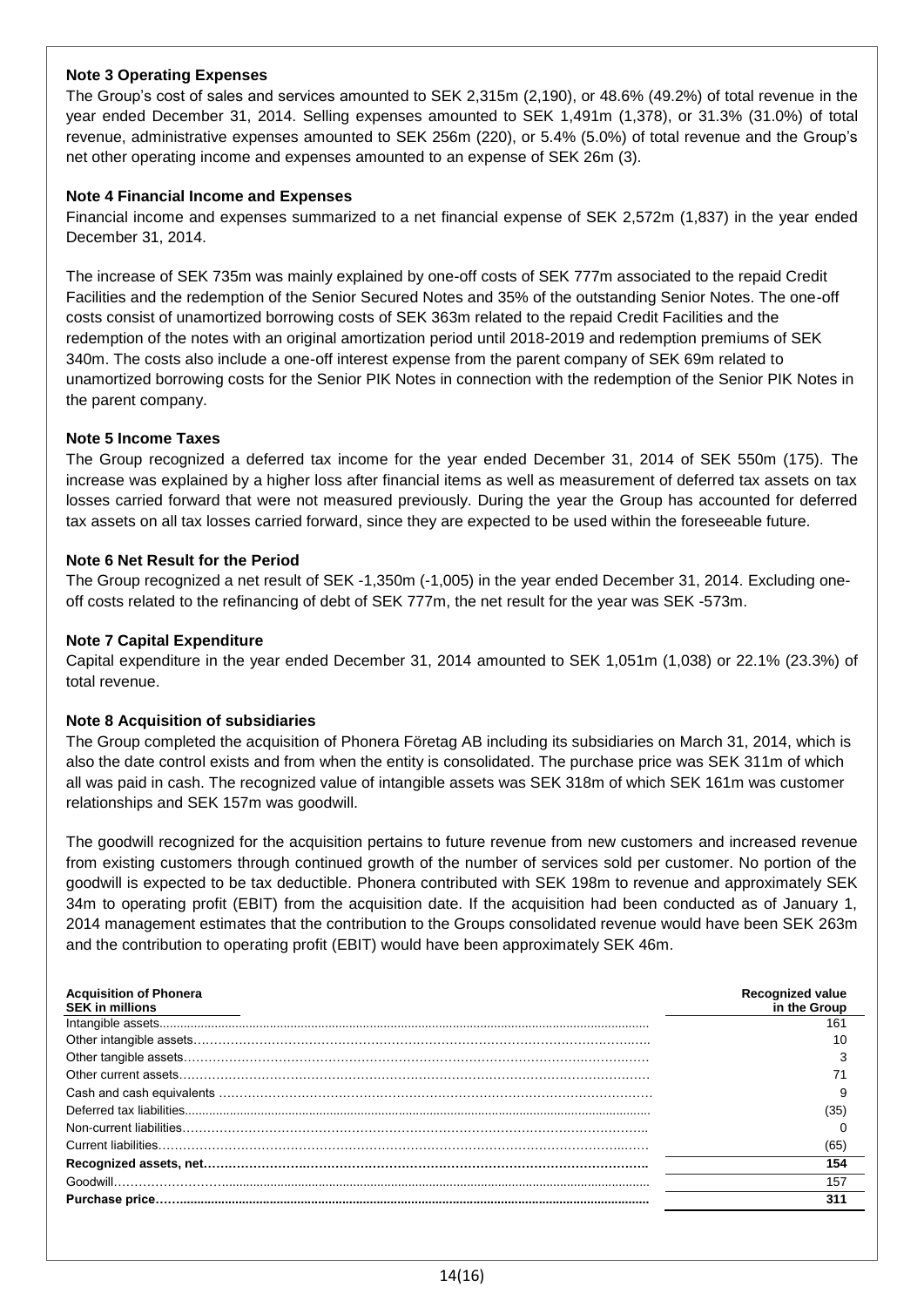On March 1, 2013, the acquisition of Örnsat, Örnsköldsviks Satellit och kabel- TV AB, a local cable operator in Örnsköldsvik was completed. The purchase price was SEK 13m, as described in the Group's Annual Report for 2013.

# **Note 9 Liquidity and Financial Position**

As of December 31, 2014 the Group held SEK 586m (1,122) in cash and cash equivalents. Unutilized credit facilities amounted to SEK 595m of which an overdraft facility of SEK 125m.

# **Note 10 Equity**

The Group has received shareholder's contributions from the parent company totaling SEK 3,044m. Of these contributions, SEK 1,490m was used in the second quarter to refinance the Senior Credit Facilities formerly held by the Group, SEK 1,004m and SEK 550m respectively were used in the third quarter to redeem 35% of the amount outstanding under the Senior Notes and to repay part of the outstanding indebtedness under the revolving credit facility. The Group has also received group contributions amounting to SEK 291m net of tax.

# **Note 11 Fair Value of Derivative Instruments**

In order to decrease the Group's interest rate risks and currency exposure, certain derivatives have been entered into. The derivatives are measured at fair value and are recognized in net profit or loss. Hedge accounting is not applied. The Group only holds level 2 instruments as described in the Group's Annual Report for 2013. Amounts of SEK 158m (140) regarding changes in fair value of derivatives have been recognized as financial income and SEK 0.5m (-0.5) has been recognized in other operating income. The Group terminated the major part of the derivatives in connection with the refinancing.

The following table illustrates the fair value of the derivatives at period end.

| <b>SEK in millions</b> | As of December<br>31.2014 | As of December<br>31, 2013 |
|------------------------|---------------------------|----------------------------|
|                        |                           |                            |
|                        | 39                        | (97                        |
|                        |                           |                            |
|                        | 39                        |                            |

#### **Note 12 Risks and Uncertainty Factors**

The Group has identified a number of operational and financial risks. Operational risks constitutes of increasing competition, the ability to attract and keep customers, technical development, regulatory environment and substitution from fixed to mobile telephony. Financial risks are liquidity, credit, interest rate, and currency risks. For a detailed description of the risk factors considered to be most important to the Group's future progress, please see the description in the Group's Annual Report for 2013. The Group believes that the risk environment has not materially changed from the description in the Annual Report for 2013, except for financial risks that have decreased due to increased equity and reduced net debt.

A government committee has reviewed the Swedish corporate and withholding tax regimes. On June 12, 2014, the government committee presented its proposal. While the changes are proposed to take effect from January 1, 2016, there is no certainty that the proposal will be adopted as law in its current state, when it would become effective or the exact impact of the proposed changes.

#### **Note 13 Events During the Fourth quarter**

On October 23, new Senior Secured Notes were issued of SEK 2,500m due in 2019 with a 5.25% interest coupon.

On November 12, the SEK 3,492m Senior Secured Notes with a 9.25% interest coupon were redeemed in full and refinanced with the new Senior Secured Notes together with an incremental term loan of SEK 375m and drawing of the existing revolving facility.

The parent company NorCell 1B AB (publ) was merged with Com Hem Holding AB (publ) in December 2014.

#### **Note 14 Subsequent Events**

On February 10, it was announced that Mikael Larsson has been appointed CFO of Com Hem AB from June 1, 2015 and will be a member of the Executive Management Team. Mikael Larsson has held the position as CFO of Investment AB Kinnevik since 2001. Mikael Larsson replaces Joachim Jaginder who has decided to leave Com Hem after 6 years, and who will hereby resign from any duties as member of the board within the Group companies. For further information see separate press release.